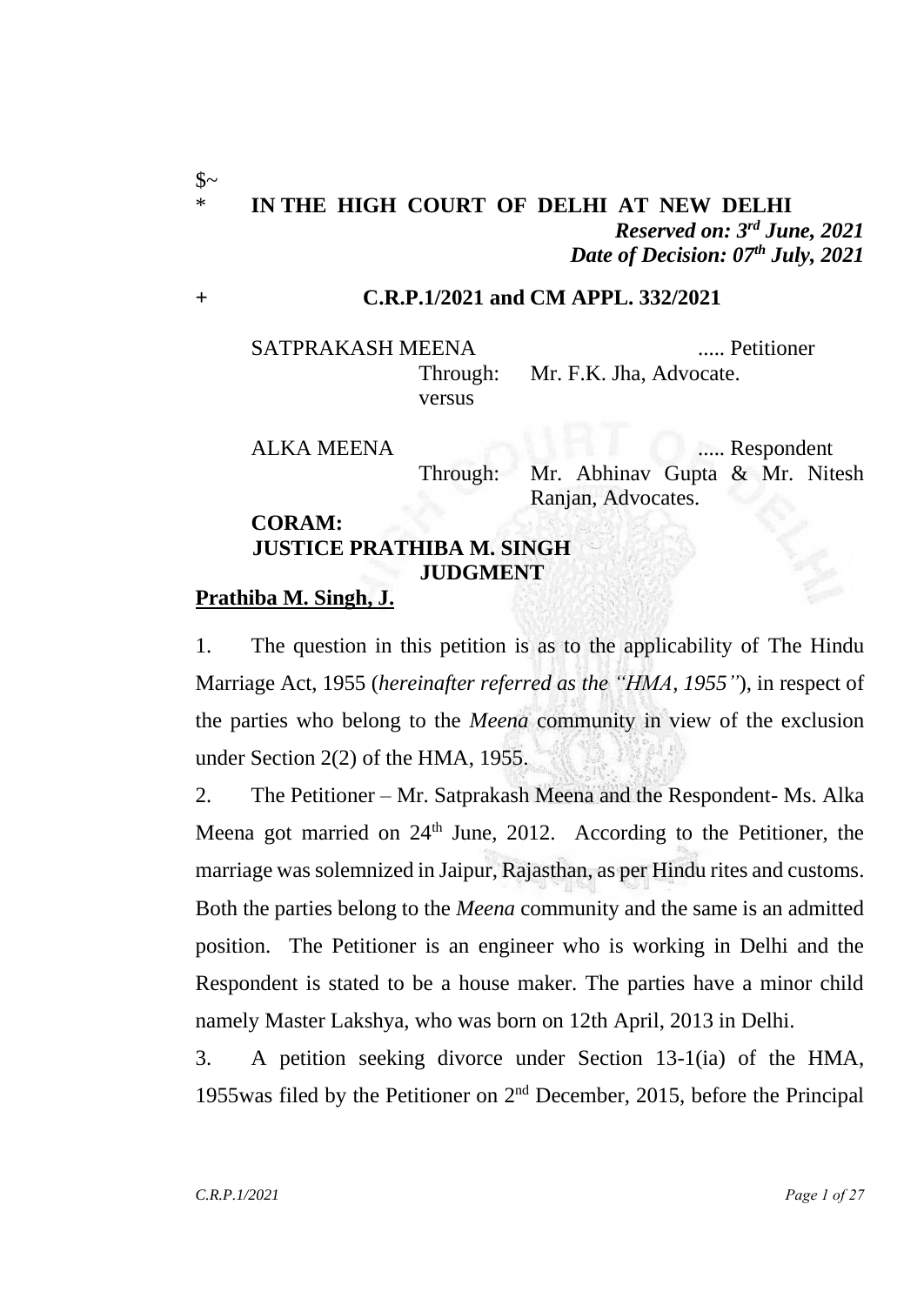Judge (West), Family Court, Tis Hazari, Delhi. The Respondent did not appear in the said petition. There is a dispute as to whether the Respondent was served or not. The Respondent, however, preferred a transfer petition being *Alka Meena v. Satprakash Meena [Transfer Petition Civil No. 1671/2016]* before the Supreme Court. In the said transfer petition, according to the Petitioner, the Respondent took a categorical stand that the marriage was solemnized as per the Hindu rites and customs. Vide order dated 6th April, 2017, the transfer petition was disposed of, however, the Respondent was permitted to avail of the facility to participate in the proceedings through video conferencing.

4. An FIR was lodged by the Respondent under The Protection of Women from Domestic Violence Act, 2005 (*hereinafter the "DV Act"*) as also an application seeking maintenance, under Section 125 of The Code of Criminal Procedure, 1973(*hereinafter the "CrPC")* in the city of Jaipur.

5. In the divorce petition, since the Respondent did not appear, she was proceeded *ex-parte*. However, after she was permitted to participate in the proceedings through video conferencing by the Supreme Court (in the transfer petition), she filed an application under Order VII Rule 10 and Order VII Rule 11 of The Code of Civil Procedure, 1908 (*hereinafter "the CPC"*) before the Family Court. In the said application she prayed for rejection of the divorce petition, on the ground that the provisions of the HMA, 1955 do not apply to the parties concerned as they are members of a notified Scheduled Tribe in Rajasthan, and hence the HMA, 1955 would not be applicable to the case of the said parties in view of Section 2(2) of the HMA, 1955.

6. The said application was decided by the Family Court and the divorce petition was dismissed by holding that the provisions of the HMA, 1955 do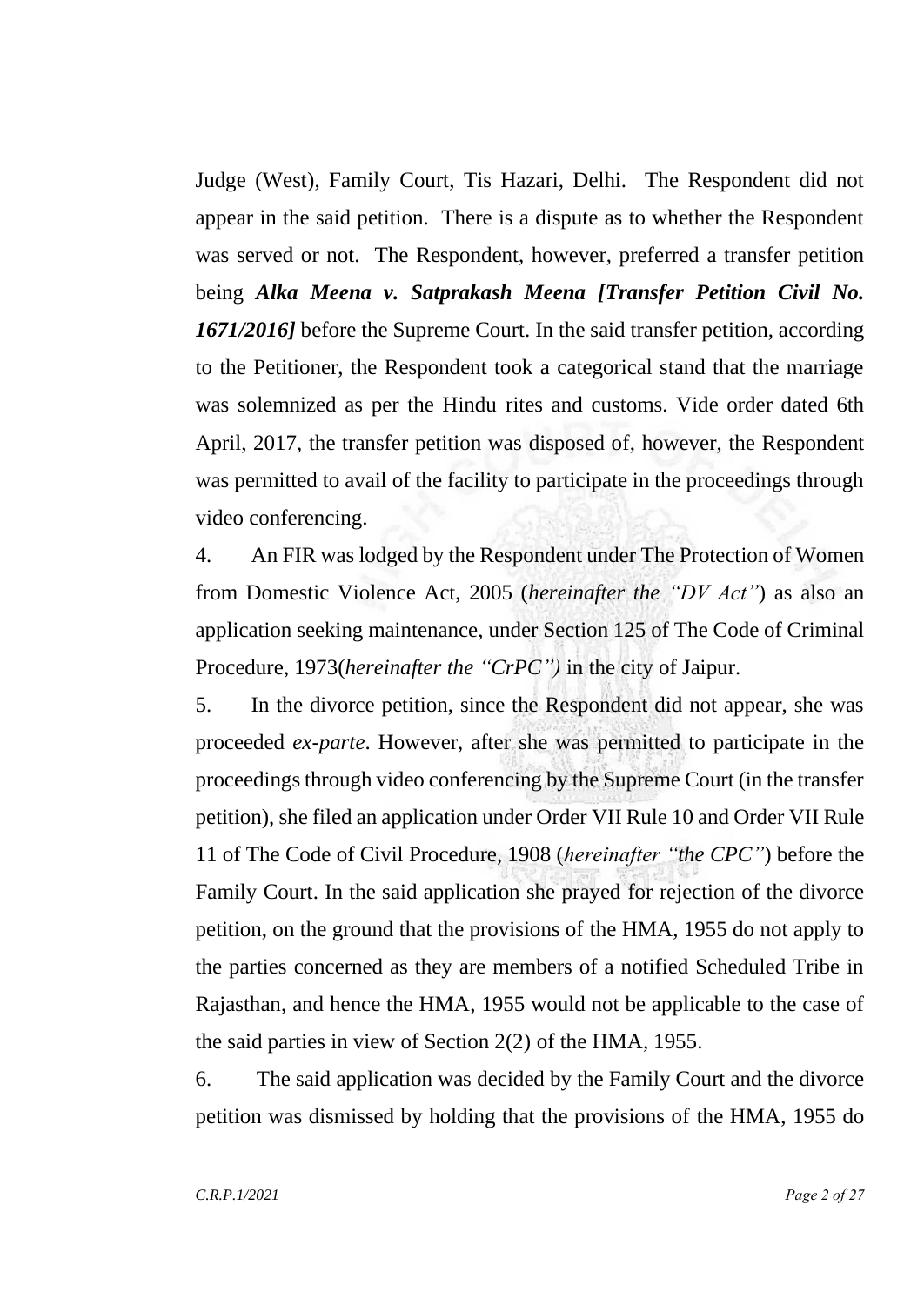not extend to the *Meena* community, which is a notified Scheduled Tribe. The said order dated 28th November, 2020 is under challenge in the present petition.

#### *Submissions of the Petitioner*

7. Ld. counsel for the Petitioner Mr. Jha submits that the Respondent had admitted in various pleadings that the marriage was solemnized as per Hindu rites and customs. Reference was placed upon the transfer petition filed before the Supreme Court, the complaint filed under the DV Act in Rajasthan, application filed by the Respondent under Section 125 CrPC, as also the FIR registered by the Respondent under Section 498A Indian Penal Code (*hereinafter the "IPC").* He submitted that since the Respondent admitted that the marriage was solemnized as per the Hindu rites and customs, the provisions of HMA, 1955 would be fully applicable to the facts of the case and hence the divorce petition under the provisions of the HMA, 1955 ought to be maintainable.

8. Reliance was placed on the judgment of the Supreme Court in *Labishwar Manjhi v. Pran Manjhi and Ors. (2000) 8 SCC 587*, specifically upon paragraphs 5 and 6 of the said judgment, to argue that in the said judgment it has been clearly held that if the members of tribes follow customary and practices of Hinduism, the Hindu Succession Act, 1956(*hereinafter the "HSA, 1956")* would be applicable. The said case related to the *Santhal* Tribe, who were seen following Hindu customs, and hence the Supreme Court held that the HSA would be applicable to their situation, in spite of the said tribe being a notified tribe.

9. The submission of ld. Counsel for the Petitioner was that both the parties are following Hindu rites and customs, and although they are residing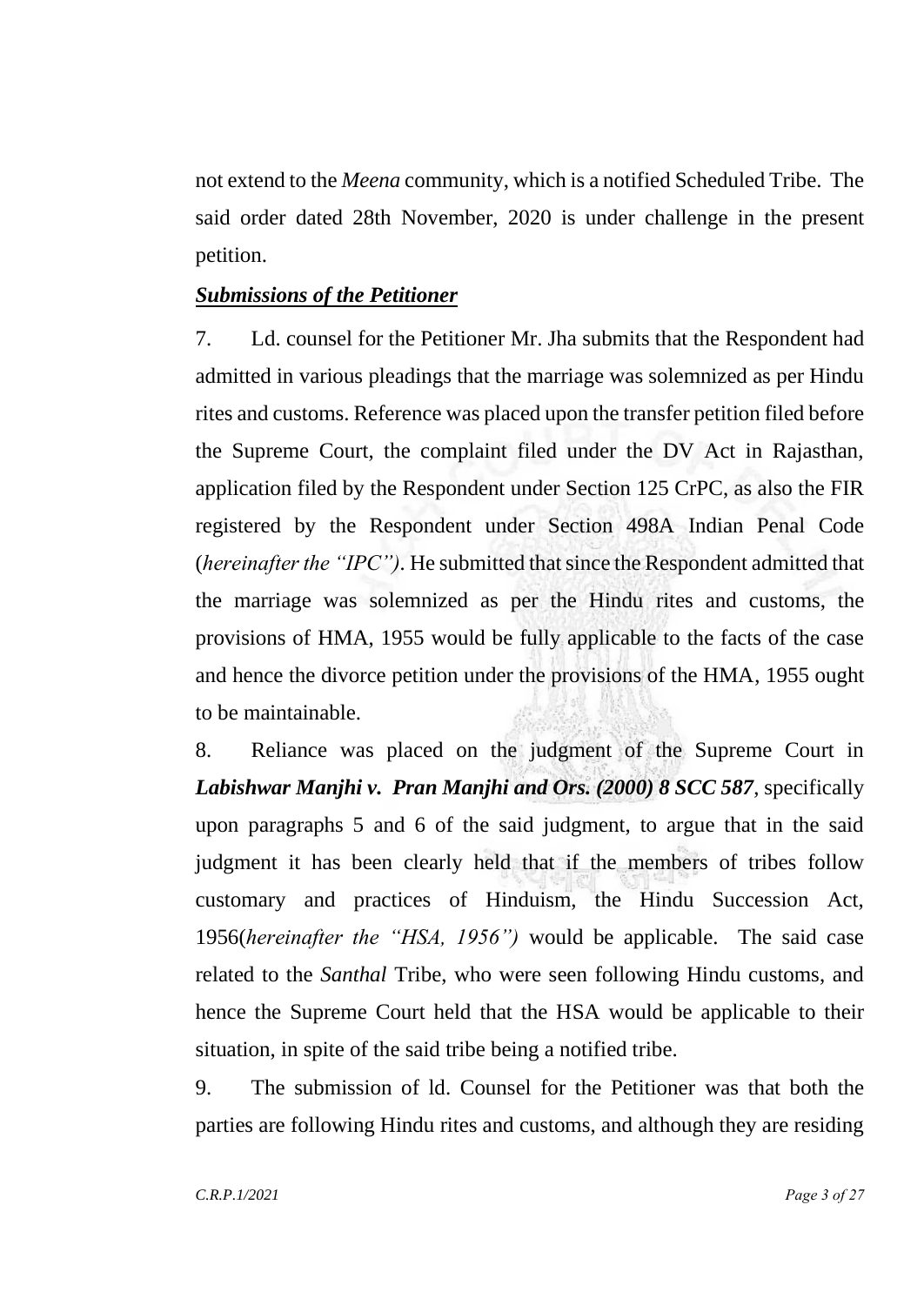in the city of Jaipur and they belong to the *Meena* community, the HMA, 1955 would be applicable.

- 10. He thereafter, relied upon the following judgments:
	- *i. OmPrakash v. LalitaMeena, 2015 (3) CDR 1217 (Raj)*
	- *ii. Yamanaji H. Jadhav v. Nirmala, AIR 2002 SC 971*
	- *iii. Subramani and Ors. v. M. Chandralekha, (2005) 9 SCC 407*
	- *iv. Mirza Raja PushpavathiVijayaramGajapathi Raj Manne Sultan Bahadur and Ors. v. PushavathiVisweswarGajapathiraj and Ors., AIR 1954 SC 118*
	- *v. Maneka Gandhi v. Indira Gandhi, AIR 1984 Delhi 428*
	- *vi. Krishna Veni v. Union of India and Ors., 2021 SCC OnLine Cal 437*

11. Referring to the above judgments, ld. Counsel for the Petitioner argued that in order to establish the grounds of the objection which have been raised by the Respondent before the trial court and to decide the question as to whether a particular fact has been established or not, and for adjudication of the petition for divorce on that basis, evidence would have to be led. He submitted that if any particular customary law is alleged to be followed, as in the present case the wife has alleged that *Meena* tribe customs are being followed, the same cannot be presumed by the Court without evidence being adduced. Thus, he submitted that even if it is held that the Respondent is entitled to take the argument that the parties are governed by the customary practices of the *Meena* tribe, the trial court could not have presumed the same and dismissed the petition, without proper trial.

12. Mr. Jha, ld. counsel for the Petitioner further urged this Court that once a Scheduled Tribe follows the customs and practices of the particular religion,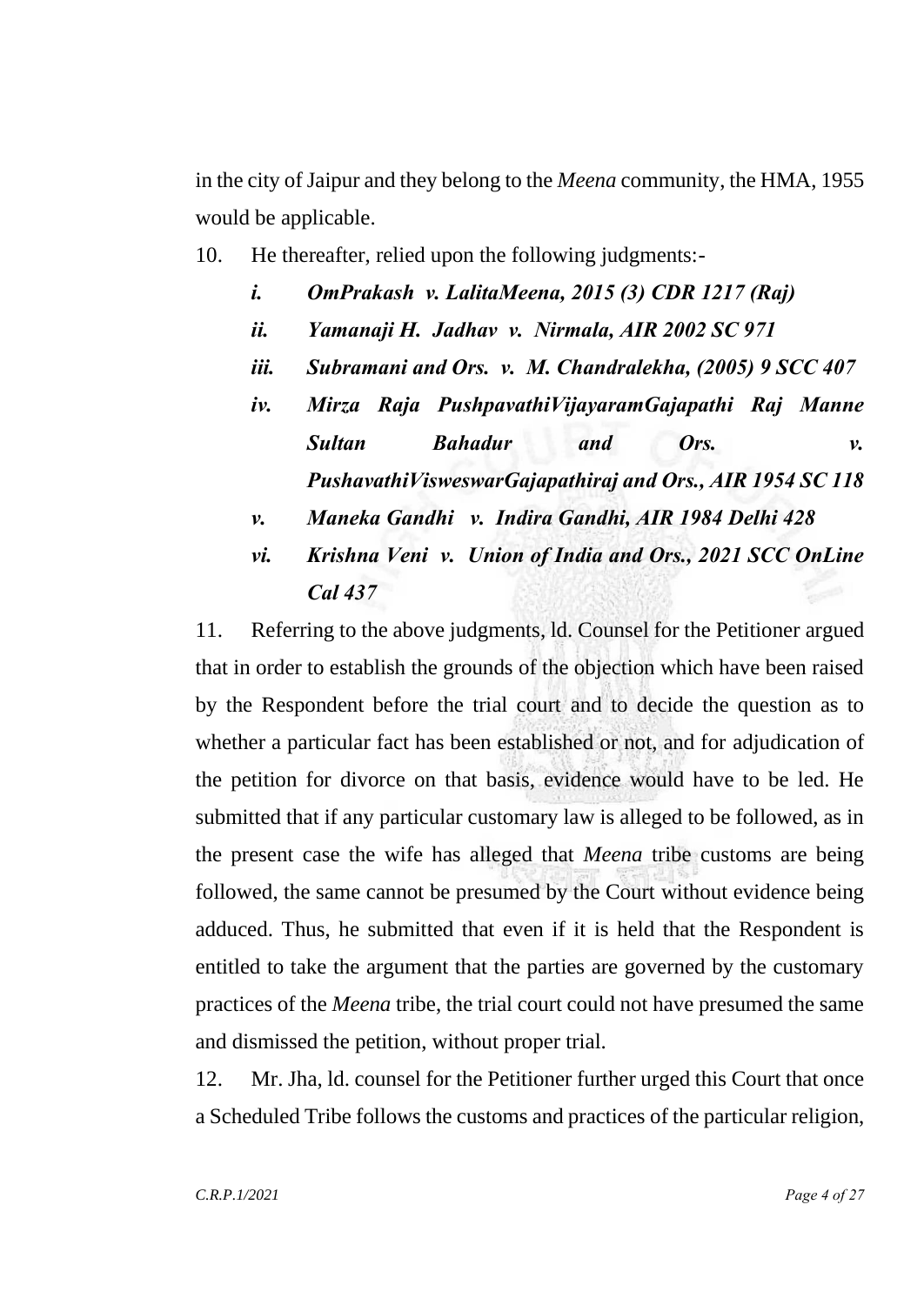they should be bound by the law that applies to the said religion. As seen in the present case, if it is held that the Scheduled Tribe of *Meena* would not be governed by the HMA,1955 it would lead to enormous difficulties for women as bigamy would be recognised and could even lead to desertion of women.

13. On the strength of these judgments and of these submissions, ld. Counsel for the Petitioner submitted that the impugned order dated 28<sup>th</sup> November, 2020 is not sustainable.

#### *Submissions of the Respondent*

14. Mr. Gupta, ld. Counsel appearing for the Respondent on the other hand, submitted that the Respondent had not filed a reply in the divorce petition as it was her stand that she was never served in the matter. Owing to the order passed in the transfer petition, it is only at the stage of final arguments that the Respondent entered appearance.

15. Ld. Counsel submitted that an application Under Order VII Rule 10 CPC and Order VII Rule 11 CPC was filed by the Respondent *inter alia* contending that due to the *Meena* tribe being a Scheduled Tribe in the State of Rajasthan, it's right to constitutional protection would be excluded if the provisions of the HMA, 1955 are held to be applicable. He submitted that the judgments of the various Courts, including the Supreme Court, are clear to the effect that even if Hindu customs are being followed, the same would not automatically mean that the provisions of the HMA, 1955 would be applicable in the case of members of a notified Scheduled Tribe.

16. Reliance was placed upon the following judgments by the ld. Counsel for the Respondent:

# *i. Dr. Surajmani Stella Kujur v. Durga Charan Hansdah and Anr., (2001) 3 SCC 13*: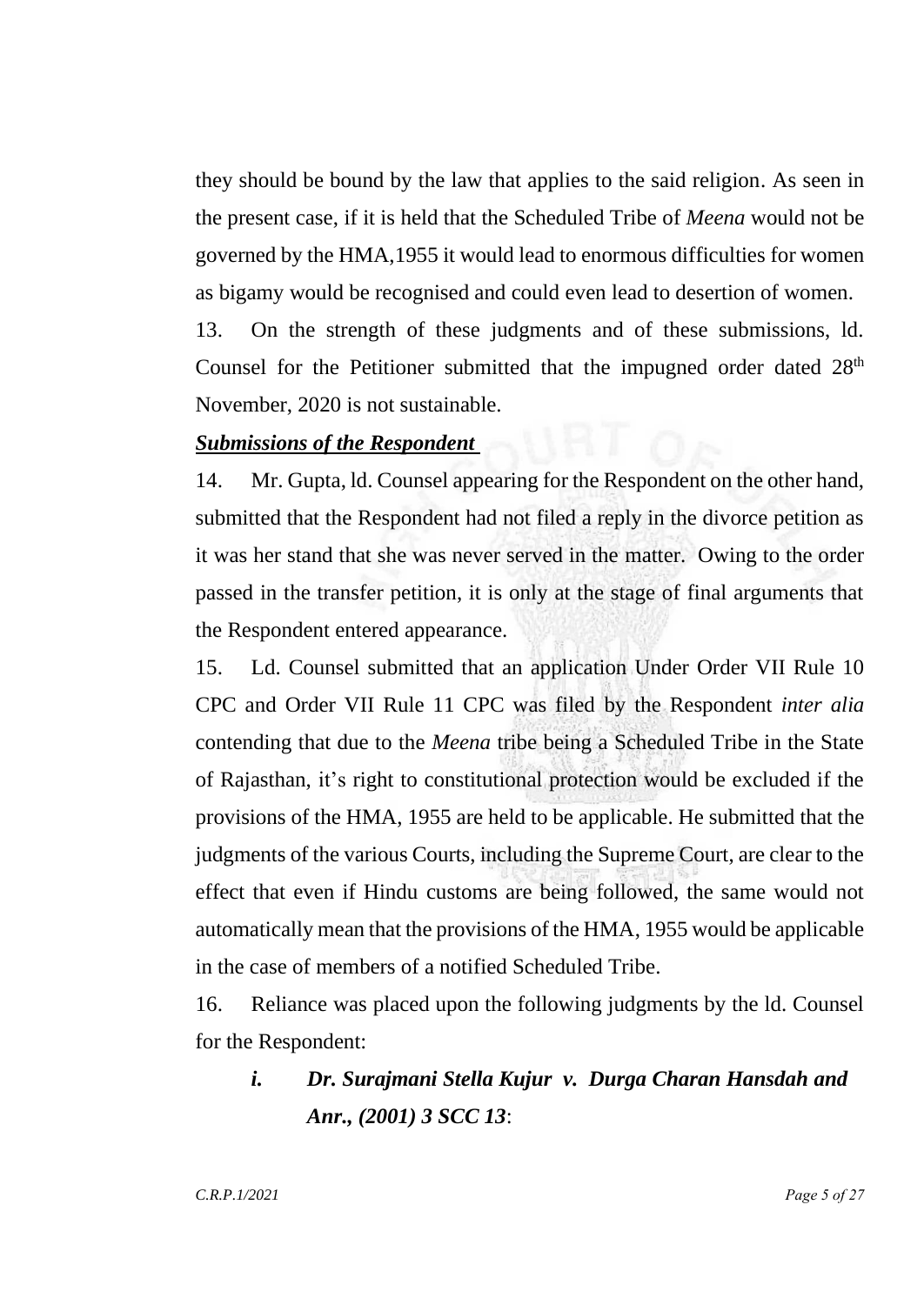- *ii. Dr. Bini B. v. Jayan P.R., 2015 SCC OnLine Ker 39489*.:
- *iii. Rajendra Kumar Singh Munda v. Smt. Mamta Devi, 2015 SCC OnLine Jhar 3735*
- *iv. Ramlal v. Prem Bai [S.B. CIVIL MISC. APPEAL NO. 1271/1999 judgment dated 10th July, 2018 of The Rajasthan High Court],*
- *v. Rupa Debbarma v. Tapash Debbarma, 2020 SCC OnLine Tri 425*

17. On the strength of these judgments, it was submitted by the ld. Counsel for the Respondent that the impugned judgment dismissing the divorce petition, does not deserve to be interfered with.

### *Submissions made in Rejoinder*

18. Mr. Jha, ld. Counsel appearing for the Petitioner took the Court through various documents i.e., the marriage card of the parties, the complaint under Section 498A of the IPC, the FIRs registered pursuant to the said complaint, the complaint made under the DV Act, the Petition under Section 125CrPC and the affidavit in support thereof, the charge sheet under Section 498A of the IPC. On the strength of these documents and legal judicial records, Mr. Jha, ld. Counsel submitted that these documents would show that the marriage of the parties took place as per Hindu *reeti riwaz* through the *Saptpadi* and in front of the fire. Thus, the parties completely adhered to the Hindu way of conducting a marriage, customs and rites. Therefore, the HMA, 1955 would applicable to them. The marriage card is also emphasised to show that it begins with the phrase '*Shree Ganeshay Namah'.*

19. He thereafter relied upon the transfer petition filed before the Supreme Court which was disposed of on  $6<sup>th</sup>$  April, 2017. Therein, the Respondent had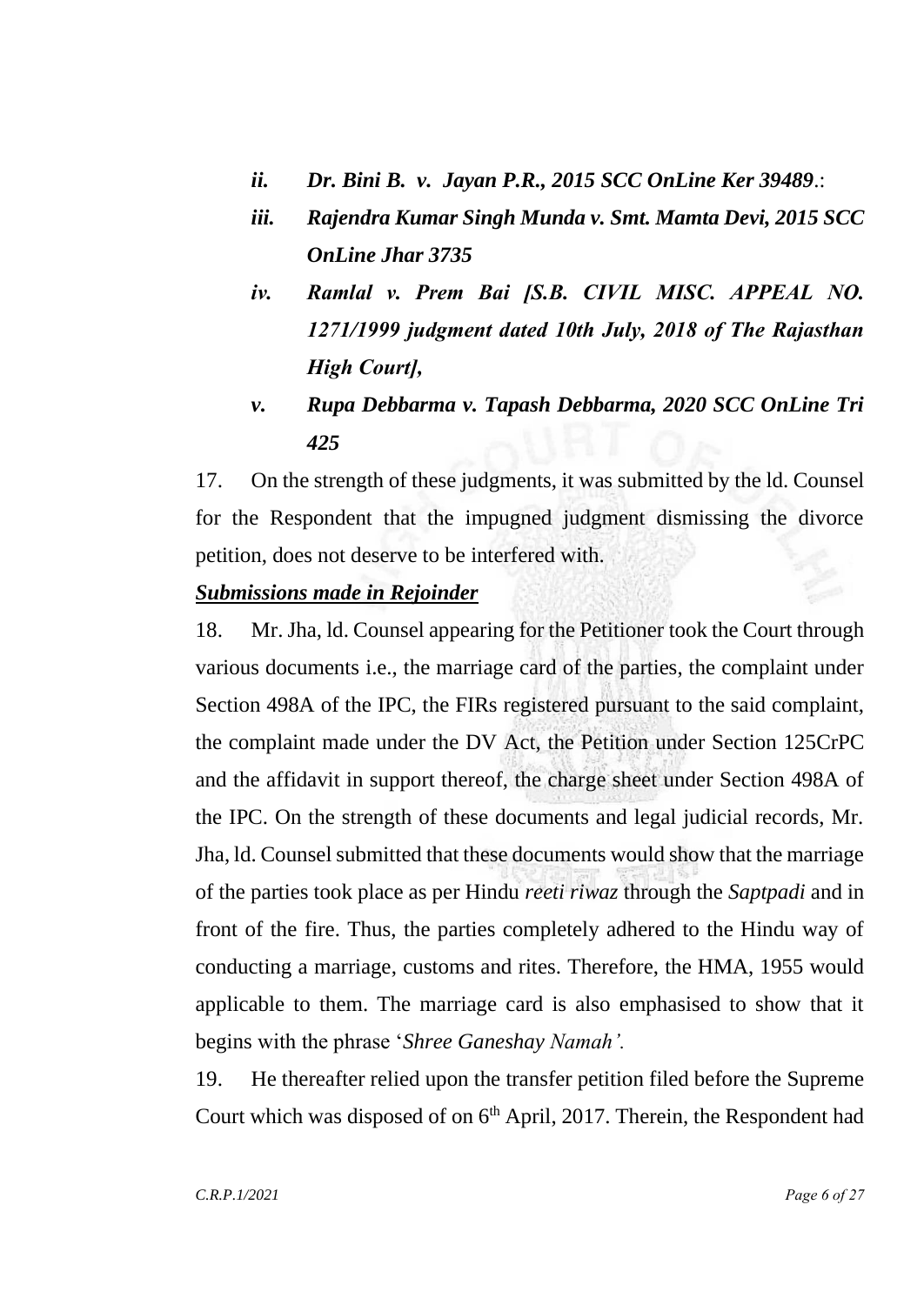made an assertion that the marriage was conducted as per the Hindu rites and customs.

- 20. Thereafter, Mr. Jha, ld. Counsel referred to the following judgments:
- i) *Ms. Jorden Diengdeh v. S.S. Chopra, AIR 1985 SC 935.*
- ii) *Nihoto Sema v. Kanili Kimi Limi, (1986) 2 GLR 296*
- iii) *Sekawat s/o Shaukat Tadvi v. Rehane Budhan Tadavi &Anr., 2016 SCC OnLine Bom 3853*

21. On the strength of these three judgments Mr. Jha submitted that for Scheduled Tribes who profess Christianity or Islam are concerned, the respective personal law would apply. Similarly, in the present case, since the parties are following Hinduism customary and rites, the HMA, 1955ought to be made applicable.

22. Mr. Gupta, ld. Counsel for the Respondent, however, on the other hand submitted that Hinduism is not considered to be a religion but only a way of life. Though, the parties follow the customary principles and rites of Hinduism, the status of a tribe of the *Meena* community cannot be taken away. On a query from the Court as to what are the methods of obtaining divorce in the *Meena* community, he submitted that the same is through a *Panchayat* and there is a Board for the said purpose. He further submitted that since there is a child in the present case, the Scheduled Tribe status of the child cannot also be taken away. Though Scheduled Tribes who are Christian and Muslim, may be covered by their respective personal law, due to the specific exclusion under the HMA, 1955 the Scheduled Tribe of *Meena* community would not be covered by the said Act. He further submitted that the members of the *Meena* community pray to Hanuman Ji which is a deity, also referred to as Balaji.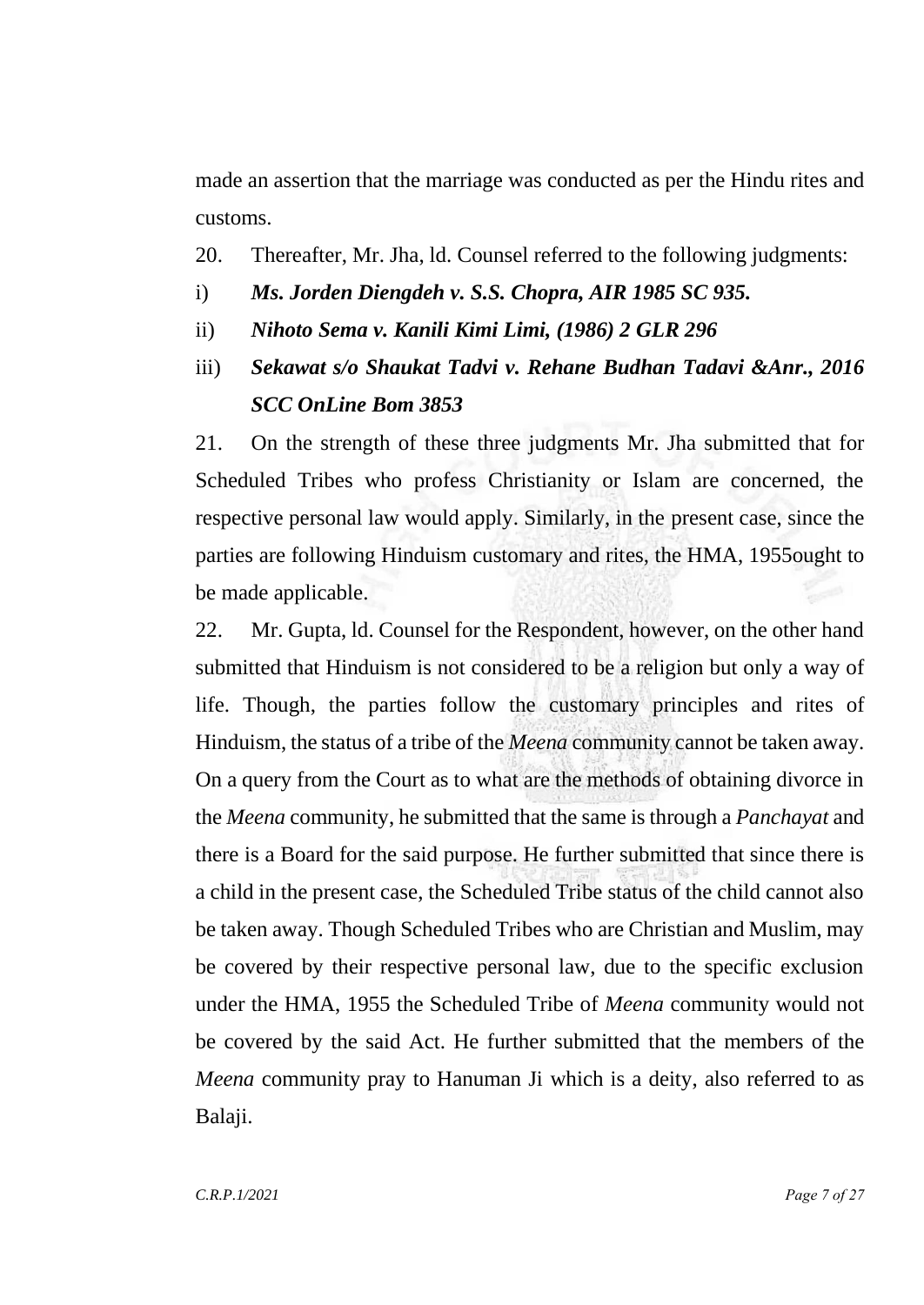## *Analysis and findings*

23. The parties in this petition, both belong to the *Meena* Community. It is the case of the wife that the *Meena* community is covered by the exclusion under Section 2(2) of the HMA which reads:

> *"(2) Notwithstanding anything contained in subsection (1), nothing contained in this Act shall apply to the members of any Scheduled tribe within the meaning of clause (25) of article 366 of the Constitution unless the Central Government, by notification in the Official Gazette, otherwise directs."*

24. The divorce petition under Section 13-1(ia) of the HMA was dismissed by the trial court on the basis of the exclusion in Section 2(2) of the HMA, 1955. The trial court had not conducted the trial in the petition or considered the evidence in the matter, but summarily dismissed the petition simply on the ground that since the parties belong to the *Meena* Community, the provisions of the HMA, 1955 would not be applicable. The relevant extracts of the trial court judgment read as under:-

> *"7. Hence, by Sub-Section 2 of Section 2 of HMA, Hindu Marriage Act is not applicable to the members of Scheduled tribe within the meaning of Clause 25 of Article 366 of the Constitution, unless the Central Government by notification in the official Gazette otherwise directs. No such notification is put forth or pleaded before the court by any of the sides.*

> *8. Hence, by virtue of Section 2 of sub-section (2) of HMA, the present petition filed by the petitioner seeking decree of dissolution of marriage under HMA is not maintainable being barred by Section 2(2) of HMA itself. XXX*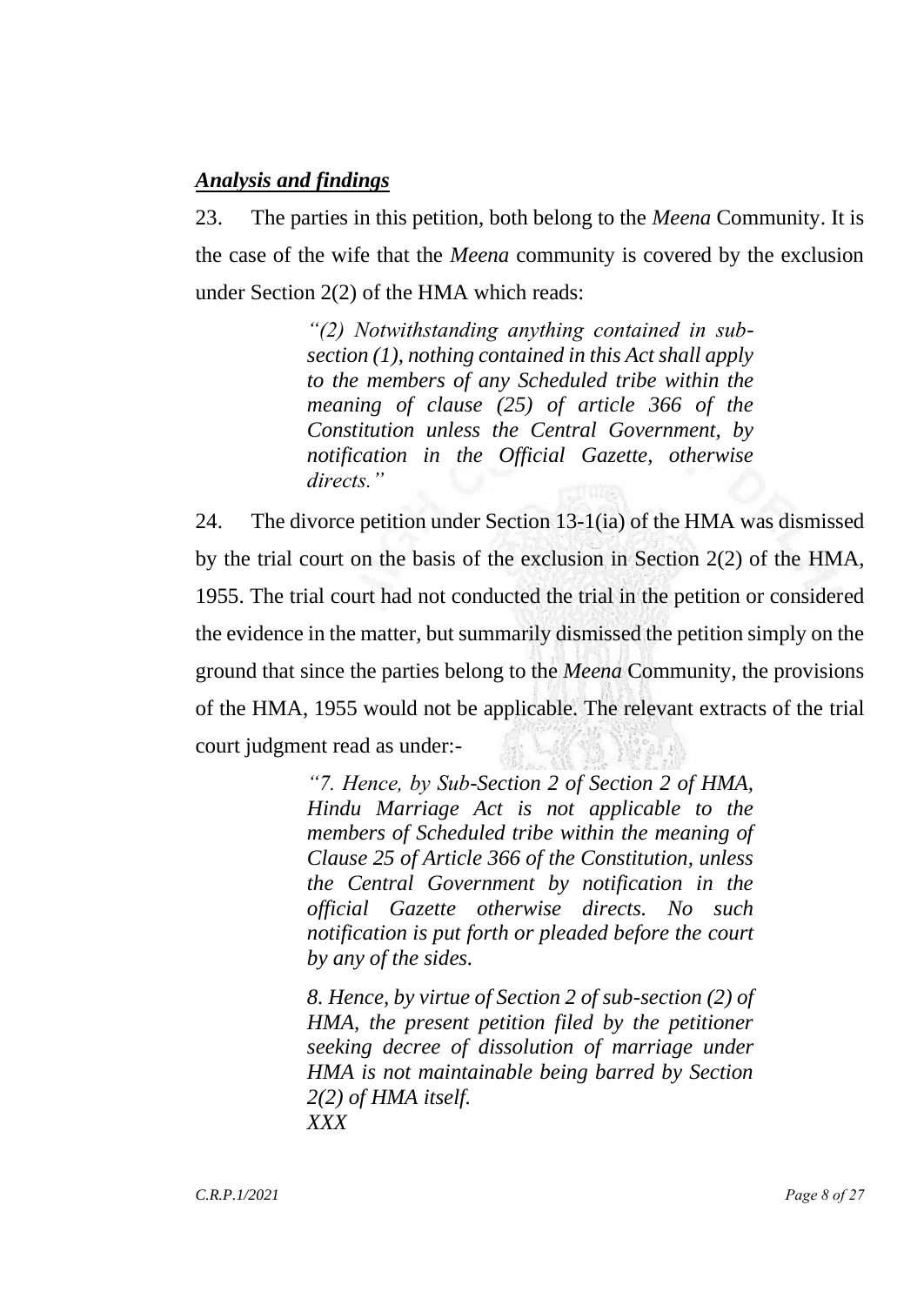*12. Accordingly, in view of the above discussion and in the light of the above mentioned pronunciations of law, the present petition filed by the petitioner / non-applicant-husband u/s.13(1)(ia) of HMA 1955 as amended by the marriage laws (Amendment Act, 1976) is dismissed being not maintainable in view of the provisions of Section 2(2) of Hindu Marriage Act. The petition is dismissed. File be consigned to Record Room".*

25. The submissions made on behalf of the parties reveal that there are two judgments of the Supreme Court that are relied upon. The husband i.e. the Petitioner who has preferred the divorce petition relies upon *Labishwar Manjhi* (*supra*) whereas the Respondent- wife relies upon the judgment of the Supreme Court in *Dr. Surajmani Stella Kujur (supra).*

26. In *Labishwar Manjhi (supra),* the Supreme Court was dealing with a petition relating to inheritance amongst the members of the *Santhal* Tribe. According to the customs of the *Santhal* Tribe, females were excluded from the right of succession. The Trial Court held that the parties would be bound by Hindu law and that the widow would be entitled to inherit the property of the deceased as they followed Hindu rites and customs. The ld. Single Judge of the High Court allowed the appeal but the ld. Division Bench remanded the matter to the First Appellate Court to examine the question as to whether parties were sufficiently Hinduised or not. The First Appellate Court on remand held that the parties were sufficiently Hinduised and Hindu law of succession would apply. The ld. Division Bench in appeal, however, held that the Hindu law of Succession prior to the amendment would apply and hence the widow inherited the property during her life time and on her death would devolve to the agnates of her husband. The question before the Supreme Court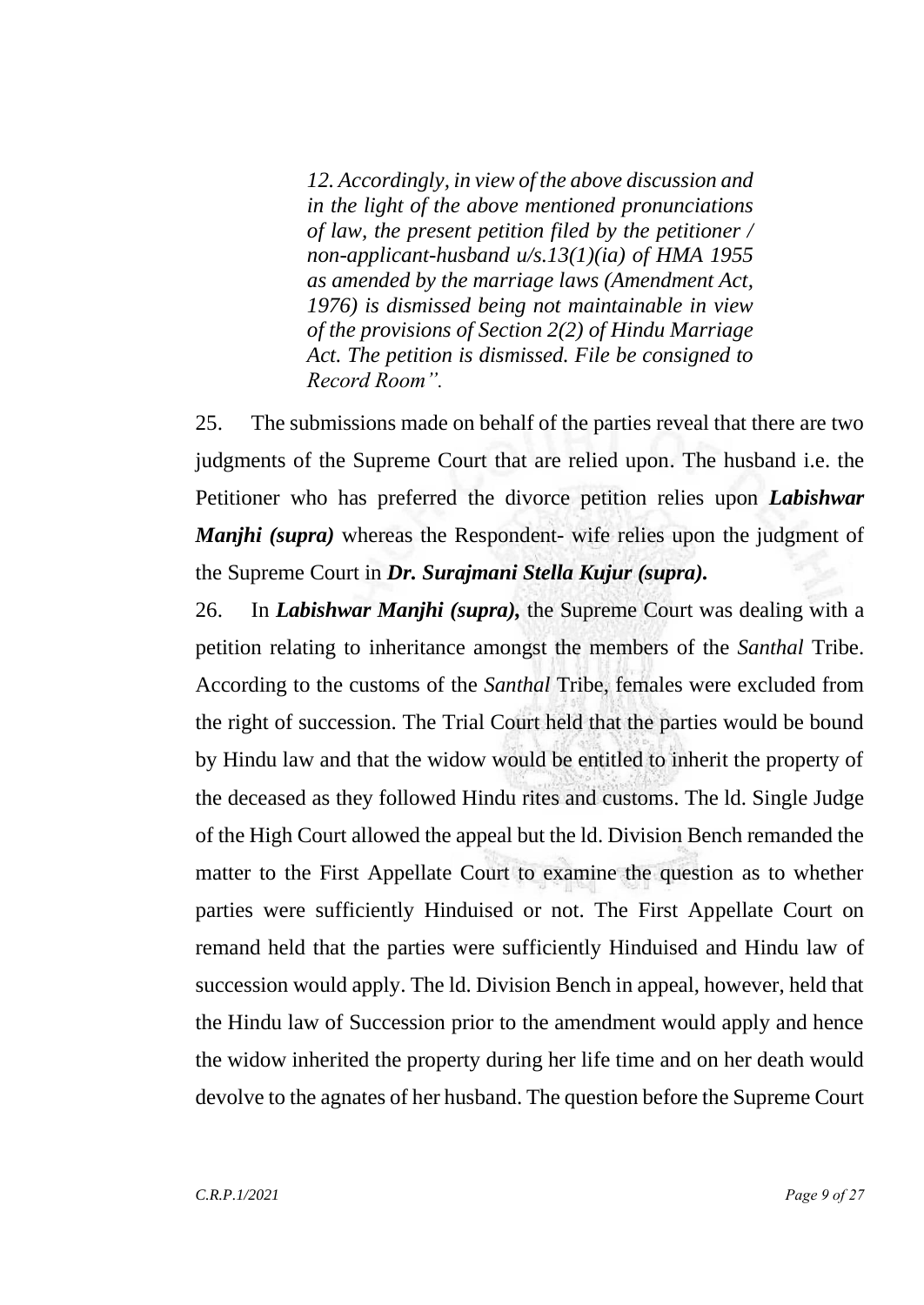was as under:-

*"The question which arises in the present case is, whether the parties who admittedly belong to the Santhal Tribe are still continuing with their customary tradition or have they after being Hinduised changed their customs to that which is followed by the Hindus."*

27. The Supreme Court, thereafter, analysed the evidence on record and held that though the parties belonged to the *Santhal* tribe, they followed the customs of Hindus and not of the *Santhal* tribe. Thus, the exclusion under Section 2(2) of the HSA, 1956 would not apply to the parties. The Supreme Court then concluded as under:-

> *"6. The question which arises in the present case is, whether the parties who admittedly belong to the Santhal Tribe are still continuing with their customary tradition or have they after being Hinduised changed their customs to that what is followed by the Hindus. It is in this context when the matter came first before the High Court, the High Court remanded the case for decision in this regard. After remand, the first appellate court recorded the finding that most of the names of their families of the parties are Hindu names. Even P.W. 1 admits in the cross-examination that they perform the pindas at the time of death of anybody. Females do not use vermilion on the forehead after the death of their husbands, widows do not wear ornaments. Even P.W. 2 admits that they perform Shradh ceremonies for 10 days after the death and after marriage females used vermilion on their foreheads. The finding is that they are following the customs of the Hindus and not the Santhal's. In view of such a clear finding it is not possible to hold that subsection (2) of Section 2 of the Hindu Succession Act*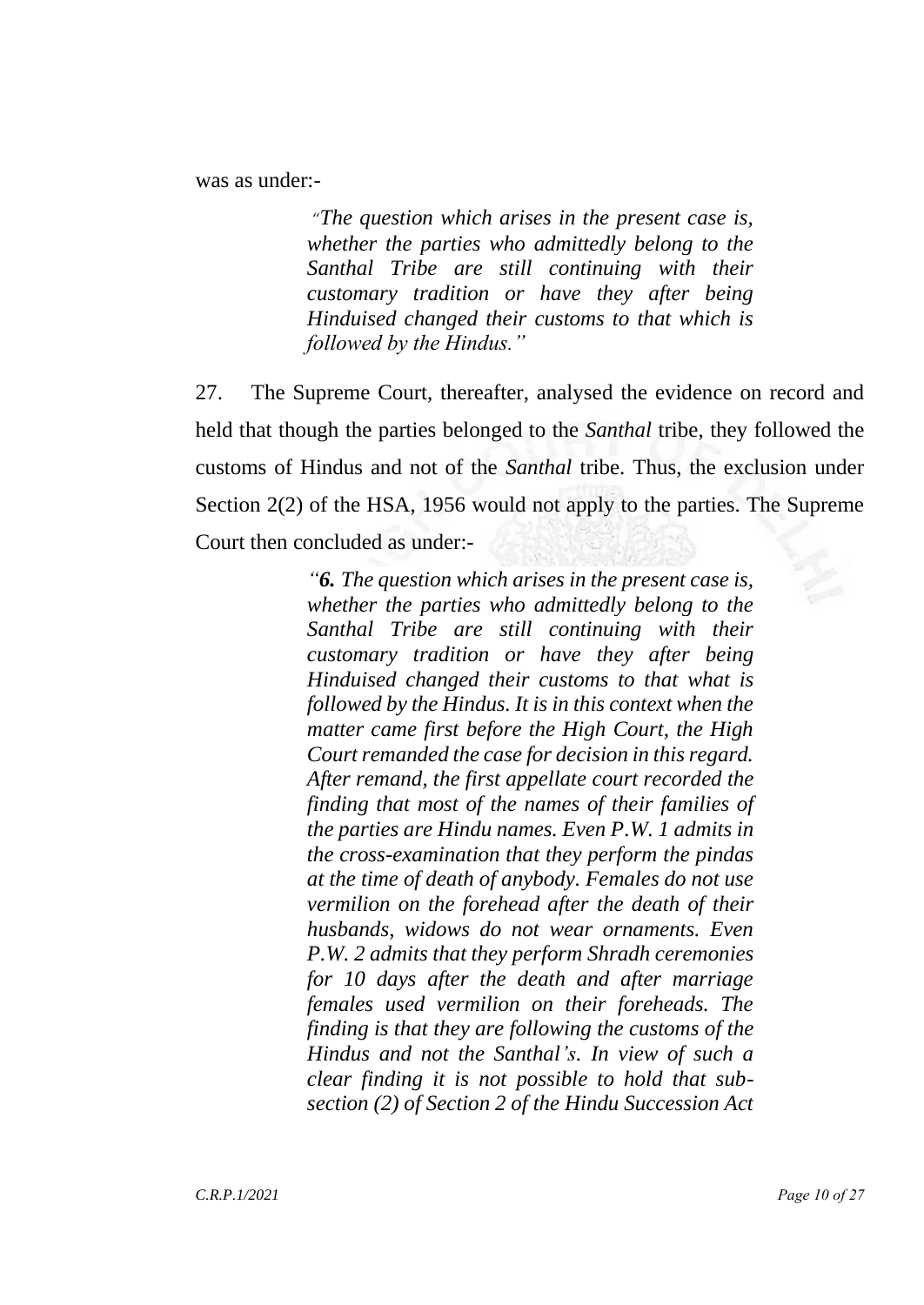*excludes the present parties from the application of the said Act. Sub-section (2) only excludes members of any Scheduled Tribe admittedly as per finding recorded in the present case though the parties originally belong to the Santhal Scheduled Tribe they are Hinduised and they are following the Hindu traditions. Hence, we have no hesitation to hold that sub-section (2) will not apply to exclude the parties from application of the Hindu Succession Act. The High Court fell into error in recording a finding to the contrary. In view of this, the widow of Lakhiram would become the absolute owner by virtue of Section 14 of the said Act, consequently the gift given by her to Appellants 2 and 3 was a valid gift, hence the suit of Respondent No. 1 for setting aside the gift deed and inheritance stands dismissed."*

28. Thus, in the above decision the following factors were considered by the Supreme Court viz.,

- The names of the parties and their families are Hindu names;
- At the time of death of a family member Pindas are performed;
- Women do not wear vermilion after the death of the husband:
- Widows do not wear ornaments.
- Shradh Ceremonies are performed for 10 days after death.

29. On the basis of these practices, the Supreme Court held that the parties were Hinduised as they were following Hindu traditions. Thus, the exclusion under Section 2(2) of the HSA, 1956 was held to not apply to the parties and they would be governed by the provisions of the HSA. It is relevant to note that the exclusion in Section 2(2) of HMA and Section 2(2) of HSA, 1956 are identical in wording.

30. In *Dr. Surajmani Stella Kujur* (*supra*), the issue was one of bigamy.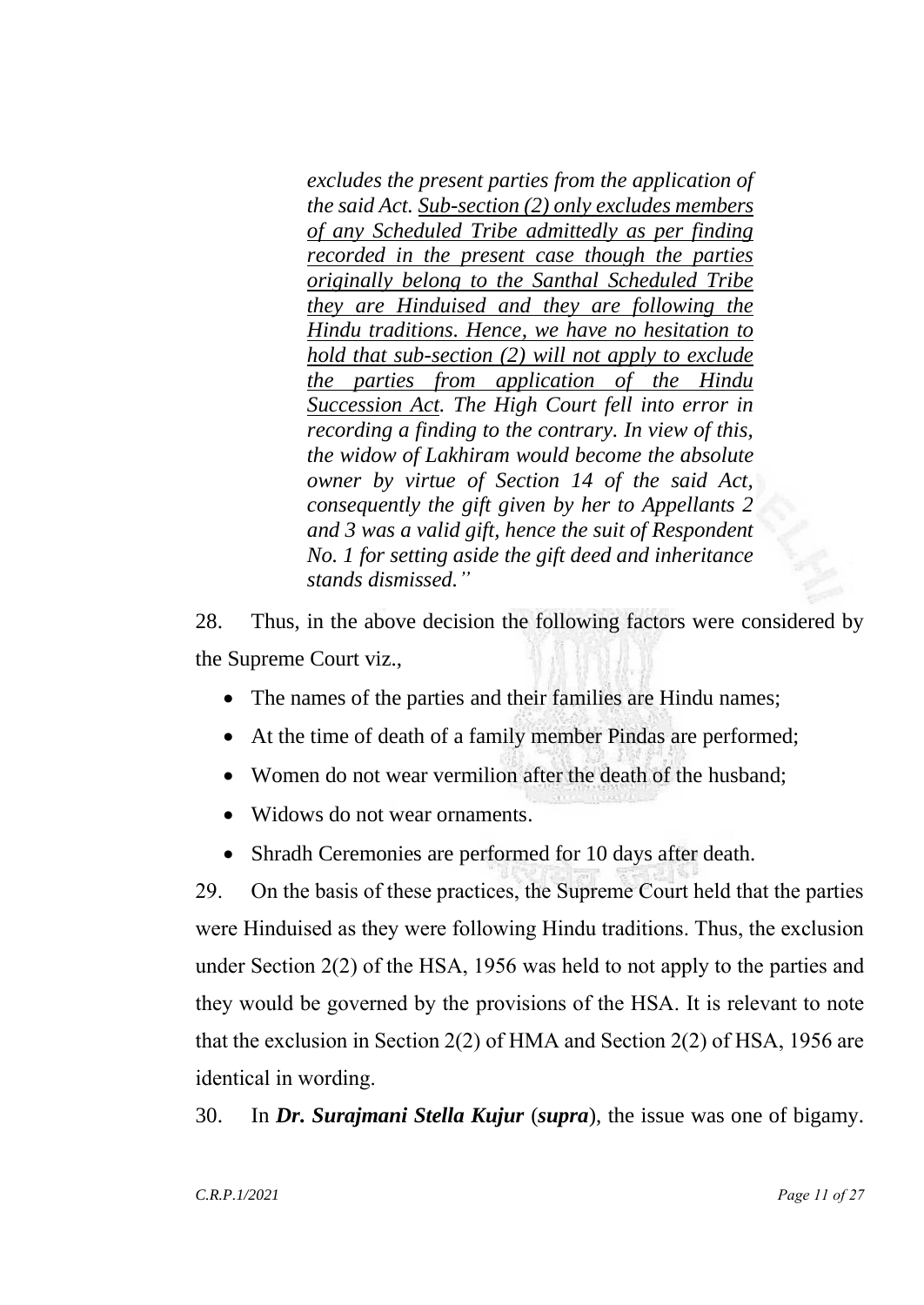The Appellant in the said case had conceded that both the parties were tribals who otherwise were professing Hinduism. The husband had solemnised the second marriage during the subsistence of the first marriage. The wife had then argued that the husband is liable to be prosecuted for the offence under Section 494 IPC. The wife had claimed before the Trial Court in the said case that she was of Hindu religion but since there was no notification under Section 2(2), the husband could be prosecuted for bigamy. According to the wife, the tribe mandated monogamy as a rule. The Supreme Court, however, observed as under:-

> *"8. No custom can create an offence as it essentially deals with the civil rights of the parties and no person can be convicted of any offence except for violation of law in force at the time of commission of the act charged. Custom may be proved for the determination of the civil rights of the parties including their status, the establishment of which may be used for the purposes of proving the ingredients of an offence which, under Section 3(37) of the General Clauses Act, would mean an act or omission punishable by any law by way of fine or imprisonment. Article 20 of the Constitution, guaranteeing protection in respect of conviction of offence, provides that no person shall be convicted of any offence except for violation of law in force at the time of commission of the act charged as an offence. Law under Article 13 clause (3) of the Constitution means the law made by the legislature including intra vires statutory orders and orders made in exercise of powers conferred by the statutory rules."*

31. The Supreme Court further held that the alleged custom of monogamy of the *Santhal* Tribe does not have the force of law and cannot prohibit the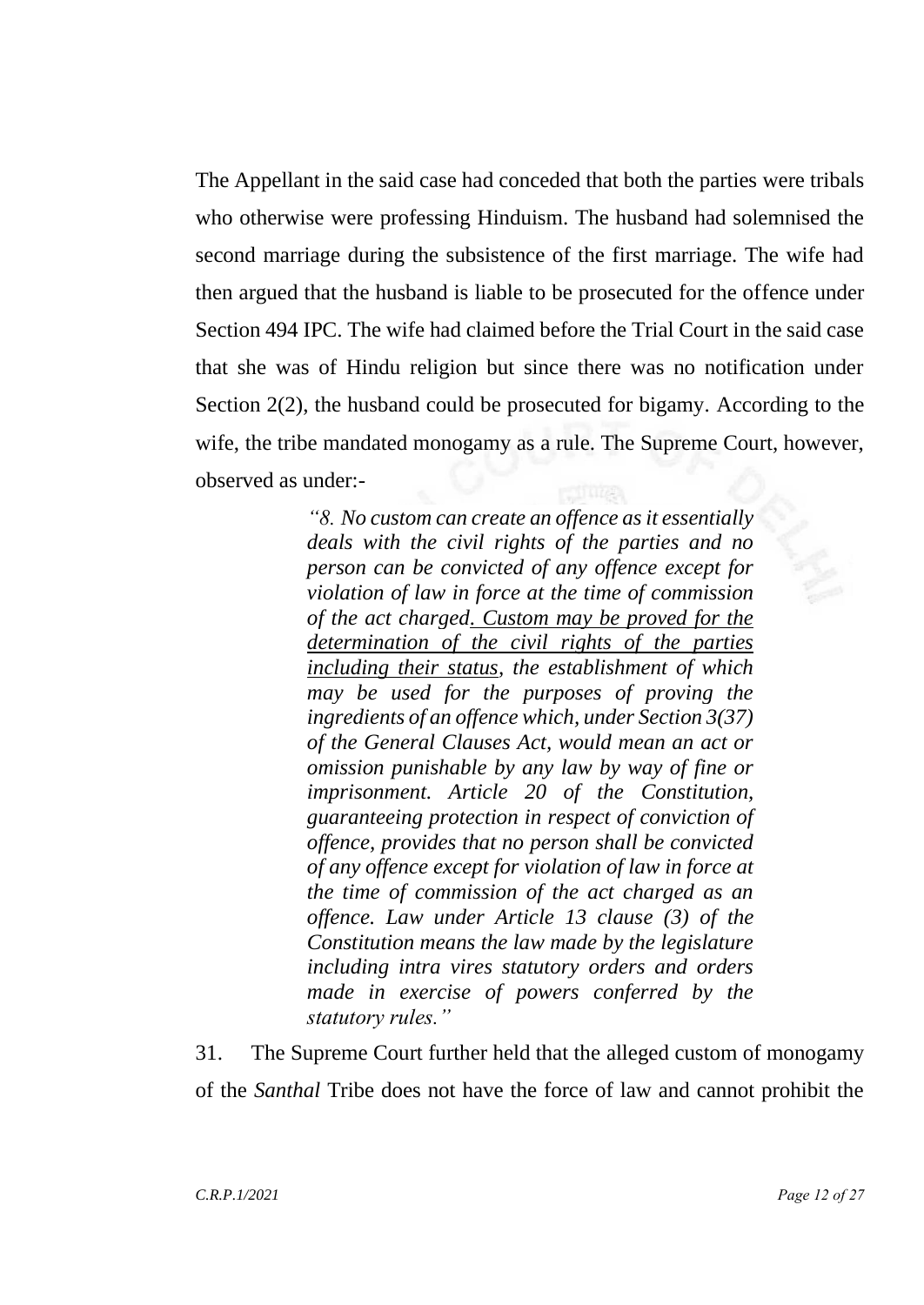solemnisation of a second marriage. Mere pleading of the custom is not sufficient. Until and unless a second marriage is held to be void, Section 494 IPC would not apply.

32. The judgment in *Dr. Surajmani Stella Kujur* (*supra*), was considered by the Kerala High Court in *Dr. Bini B.(supra).* In the said case, the parties belonged to the *Kuruma* community/tribe, they otherwise professed Hinduism. The husband had filed a petition under Section 9 of the HMA, 1955 for restitution of conjugal rights. The trial court had allowed the petition under Section 9. In appeal, it was contended that the provisions of HMA, 1955 would not apply in view of Section 2(2). The ld. Division Bench of the Kerala High Court considered various judgments including *Dr. Surajmani Stella Kujur* (*supra*) and held as under:-

> *"15. It is clear from the above decisions that when custom become part of the tribal community as a law, it will guide their attitude and practice in their social and economic life. Custom is considered as the guiding principle among them, which will acquire the status of law. The party claiming custom is necessary to plead and prove that such custom followed in the community is ancient and certain. Since custom is aftcient (sic ancient) the person relying bn(sic on) it has to establish it by clear and unambiguous evidence! It is true mat (sic that) the majority of the Tribal people are living below the poverty line and they have not reached development which is equal to the civilized section of the other people in the civil society. Therefore, the validity of the custom must be examined and decided by a Court, when full facts are placed before it for consideration.*

> *16. The application of custom among the Tribes and restrictions under section 2(2) of the Act, were not*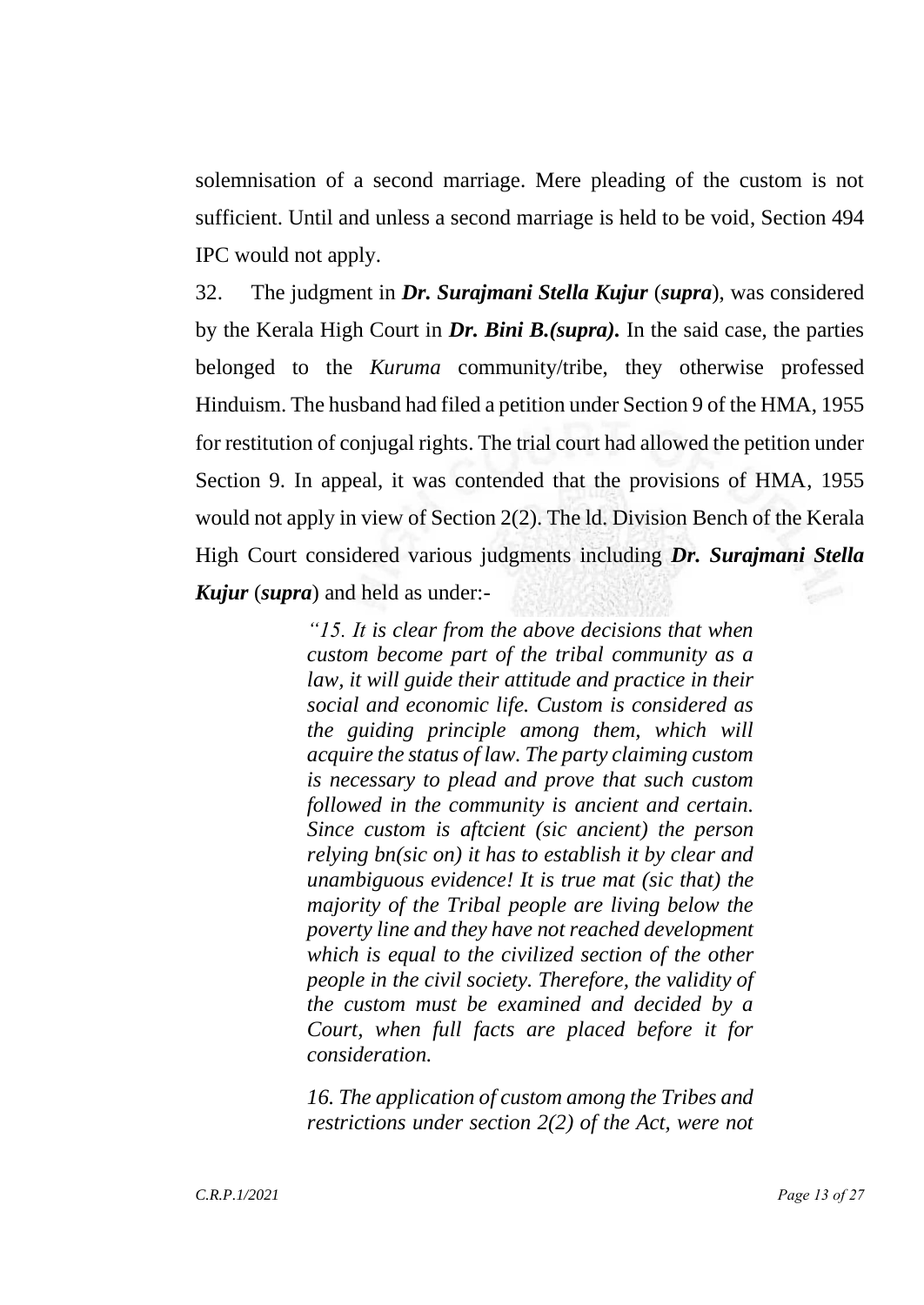*considered by the Family Court. It has been clearly stipulated in the Act that the provisions of the Act are not applicable to members of the Scheduled Tribe unless there is a notification issued by the Central Government in the Official Gazette making the Act applicable to the scheduled tribes. No such notification has been produced before the Family Court, therefore the order passed by the Family Court, Kalpetta is liable to be set aside. Hence, this appeal is allowed. We set aside the order dated 27.9.2012 in O.P. No. 148/2011 of Family Court, Kalpetta and the matter is remitted to the lower Court for fresh consideration as per law. Both parties are at liberty to adduce fresh evidence in support of their contentions".*

33. Thus, the Kerala High Court set aside the decree under Section 9 but remanded the matter for fresh consideration and for leading the evidence to prove the customs as was relied upon by the parties.

34. In *Rajendra Kumar Singh Munda (supra)* the parties belonged to the *Munda* tribe which was a notified tribe in Jharkhand and the ld. Division Bench took the view that *Munda* being a tribal community that was notified for the state of Jharkhand, in view of the provisions of Section 2(2) of the HMA, 1955 and the constitutional protection granted, the decree of divorce under the HMA, 1955 was not sustainable and the same was set aside.

35. In *Ram Lal V. Prem Bai (supra),* the district court, had issued a decree in the wife's favour but the petitioner challenged it in the high court pleading that being a tribal man, the decree passed by the lower court under the HMA, 1955 is not binding on him. The Court quashed the order passed by a lower court in Tonk, Rajasthan, granting conjugal rights to a tribal woman under the [HMA, 1955,](https://timesofindia.indiatimes.com/topic/Hindu-Marriage-Act) holding that the members of the *Meena* community are not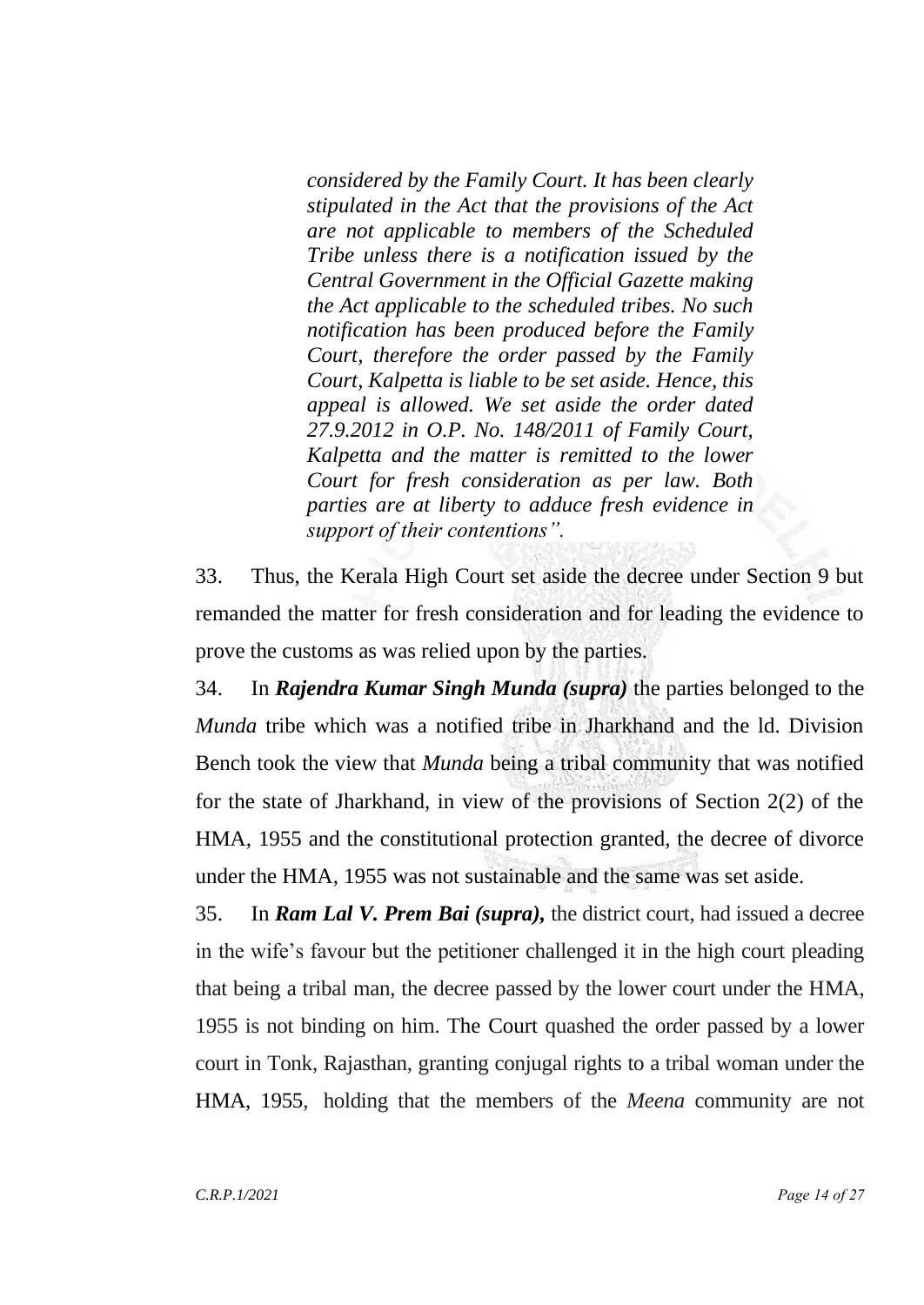covered under HMA, 1955.

36. In *Anom Apang v. Geeta Singh (2012) 2 GLR 583,* the Gauhati High Court held that even though one of the parties belong to the *Adi* Tribe, since the marriage was solemnised according to the Hindu customs and traditions, the HMA, 1955 would apply. In *Rupa Debbarma v. Tapash Debbarma (supra),* the Tripura High Court disagreed with the Gauhati High Court. The parties belonged to the *Tripuri* community. The trial court granted a decree of divorce under the HMA on the ground of cruelty and desertion. The question before the High Court was whether the said divorce granted under the HMA was sustainable or not. The Tripura High Court noted both *Labishwar Manjhi (supra)* and *Dr. Surajmani Stella Kujur (supra)* and held that the provisions of the HMA, 1955 would not apply. The observations of the Tripura High Court are as under:-

> *"35. So far the question of conversion is concerned, simply because the marriage has been performed following the Hindu customs and rites, it cannot be stated that parties intending marriage had been converted to Hinduism. Conversion is a conscious abandonment of the customs of the community or the religion and adoption of the religion which someone intends to be converted to. None of the appellant and the respondent did not claim to have converted to Hinduism by abandoning their customs. Thus, there had been no conversion and by considering "conversion", the Hindu Marriage Act cannot be applied. This court however, will affirm the finding in respect of cruelty as returned by the Addl. District Judge. However, the desertion has not been proved on preponderance of probabilities in as much as, the appellant has clearly stated that she had intention to restitute the marriage. But this finding will have no effect in the suit as the suit itself*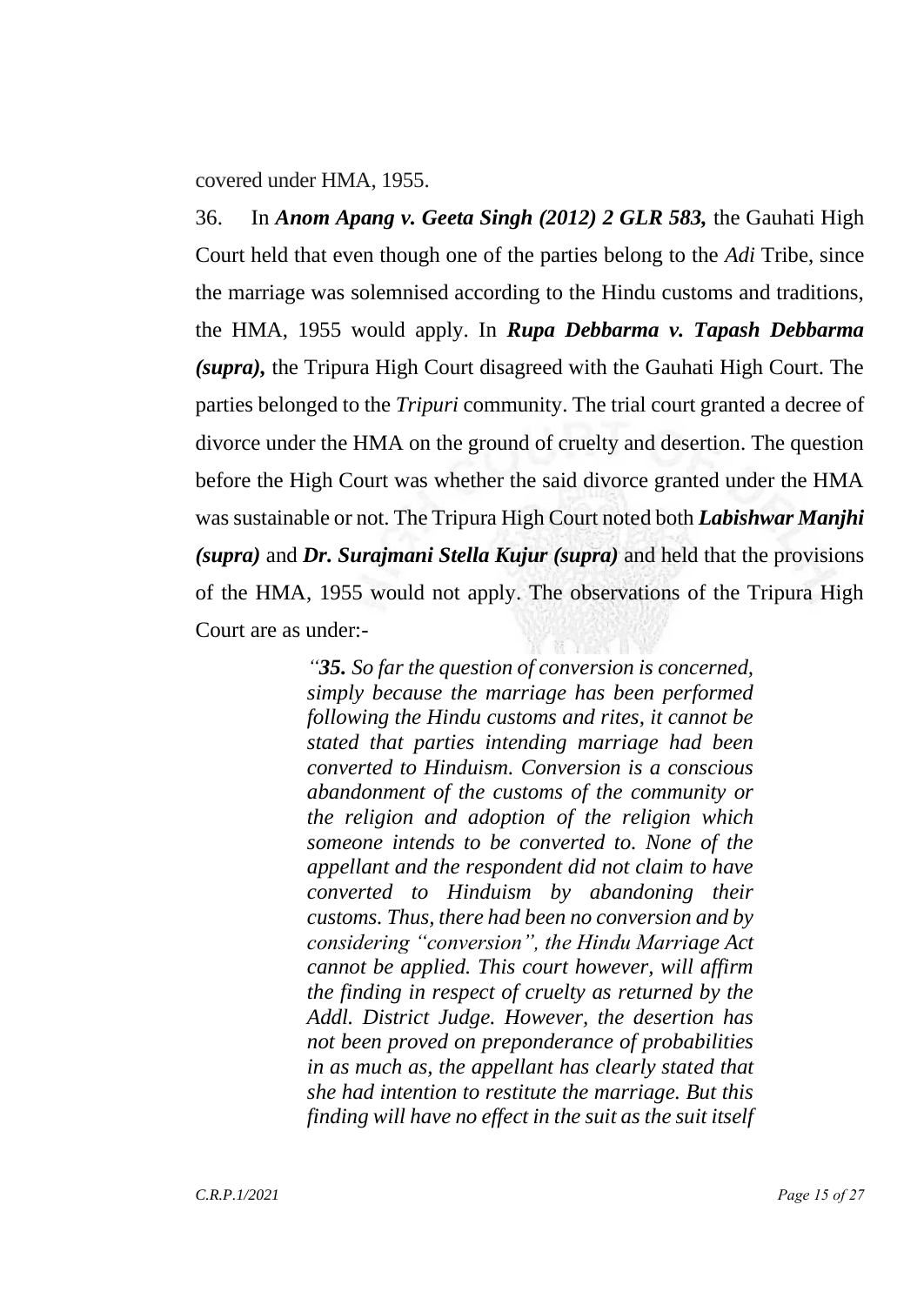*is not maintainable having barred by Section 2(2) of the Hindu Marriage Act, 1955."*

37. A perusal of the various decisions discussed above shows that there is divergence in the views being taken by various High Court. The two decisions which are to be considered by this Court are the decisions of the Supreme Court in *Labishwar Manjhi (supra)* and *Dr. Surajmani Stella Kujur (supra)*. 38. Before proceeding to adjudicate the question of law that arises, some facts need to be noted. In the present case, both parties have since inception pleaded that they belong to the *Meena* Community, however their marriage was solemnised according to Hindu rites and ceremonies and they follow Hindu customs. This fact is admitted by the wife in several documents and pleadings. Relevant extracts from the various documents are set out herein below:-

(1) **Marriage Invitation:-** A copy of the marriage invitation clearly shows that the wedding was conducted in accordance with the Hindu rites and customs as the auspicious programmes included Lagan, Barat etc., The invitation also uses all the symbols including the term "*Shree Ganeshaya Namha"*(**श्रीगणेशायेनमः**)

(2) **Complaint and FIR and charge sheets registered under Section 498 (a) IPC**:- Pursuant to the said complaint filed by the wife under Section 498 of the IPC it is admitted by the wife that she was married to the Petitioner as per "*Poore Hindu Riti Riwaz"(पूरेहिन्दूरीतीरिवाज़)* 

(3) **Complaint under the Domestic Violence Act:-**In this complaint, she admits that she was married to the Petitioner on 24<sup>th</sup> June, 2012 as per *`Hindu* Riti Riwaz, Saptapadi ke Anusar'.(हिन्दूरीतीरिवाज़,सप्तपदीकेअनुसार)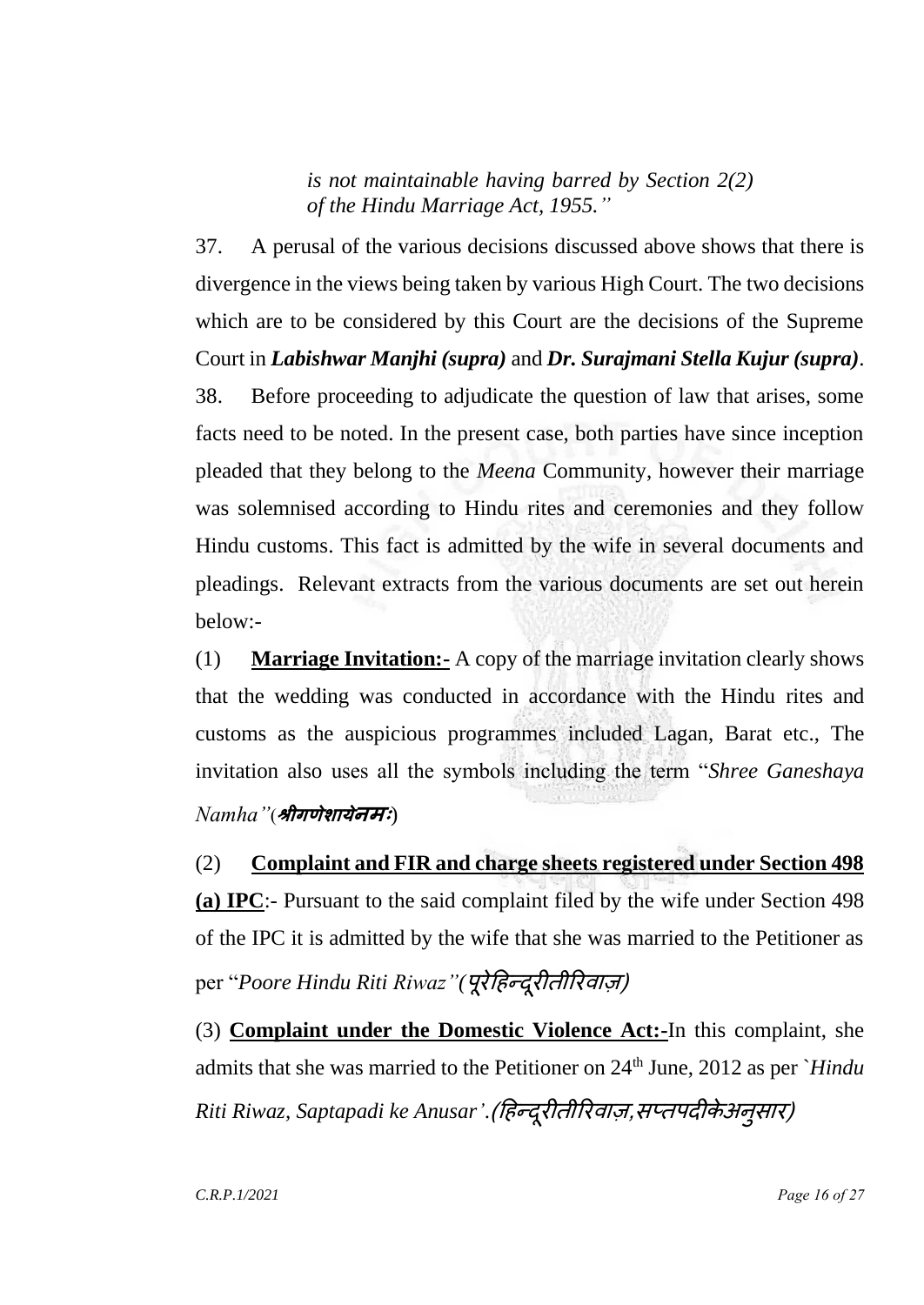(4) **Application under Section 125 CrPC**:- In this complaint she admits that she was married as per "*Hindu Riti Riwaz ,Saptapadi ke* Anusar"(हिन्दू रीती रिवाज़, सप्तपदी के अनुसार)

(5) **Affidavit:-**In the affidavit filed by the wife she admits that the marriage was conducted with the Petitioner as per "*Hindu Riti Riwaz Se Agni ke Samaksh Saptapadi ke Anusar"* (हिन्दूरीतीररवाज़ सेअग्नन के समक्ष सप्तपदी

# के अन ुसार)

## (6) **Transfer Petition filed before the Supreme Court**

In the transfer petition, it is stated :

**"2.** *Brief Facts of the case are as under:-*

*1. On 24.06.2012, the marriage between the Petitioner and the Respondent was solemnized according to Hindu Rites and Customs at Jaipur, Rajasthan according to Hindu rights and ceremonies."*

39. The above documents and exhibits before the Trial Court clearly show that the Respondent-wife admits:-

- (i) that the marriage was conducted as per the "*Hindu Riti Riwaz"*
- (ii) that the marriage was effected by following the "*Saptapadi"*
- (iii) that the marriage was conducted in front of *`Agni'* fire.

40. The above admissions have been made by the Respondent wife repeatedly in various documents which were exhibited before the trial court.

41. The question that arises is as to whether in these facts, the parties ought to be governed by the provisions of the HMA or should they be relegated to procedures of the Meena tribe?

42. In so far as the provision Section 2(2), HMA,1955 is concerned, it is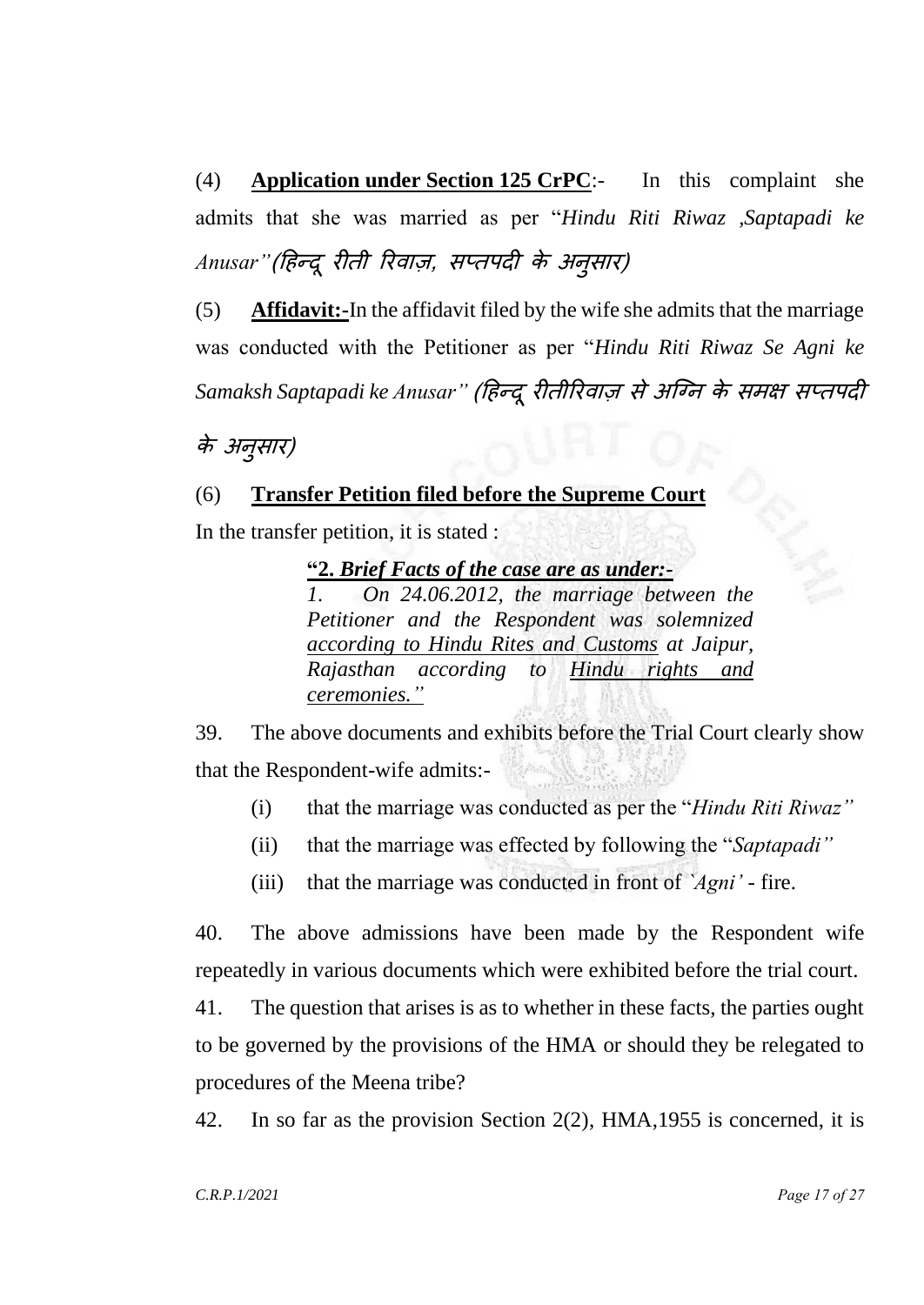clear that the provisions of the Act would not apply to the members of the Scheduled Tribal community unless the Scheduled Tribe is a notified tribe. It is the admitted position between parties that the said community is not a notified tribe. Section 2(2) reads as under:-

> *"(2) Notwithstanding anything contained in subsection (1), nothing contained in this Act shall apply to the members of any Scheduled tribe within the meaning of clause (25) of article 366 of the Constitution unless the Central Government, by notification in the Official Gazette, otherwise directs."*

43. The Act, however, applies to any person who is Hindu by religion and includes a Virashaiva, a Lingayat or a follower of the Brahmo, Prarthana even followers of *Brahma Prathana of Arya Samaj.* It also applies to Buddhists, Jains and Sikhs by religion. The HMA, 1955 regulates all aspects of marriages applicable to Hindus including restitution of conjugal rights of judicial separation, divorce etc. If the HMA, 1955 does not apply to any particular individual or any parties, such parties would be relegated to their respective customary practices or community Courts. In fact, in *Nihoto Sema (supra)*, the High Court of Gauhati considered this issue in relation to parties belonging to the *Naga* tribes but were professing Christian religion. The Court framed the following question:

> *"3.The question is whether the Indian Divorce Act, 1869 is applicable to the State of Nugaland (sic Nagaland)."*

44. In para 26, the Court observed that there is nothing to show even in the texts that there is any customary form of divorce prevalent amongst the *Sema Nagas*. Thereafter the Court held in para 28 as under:-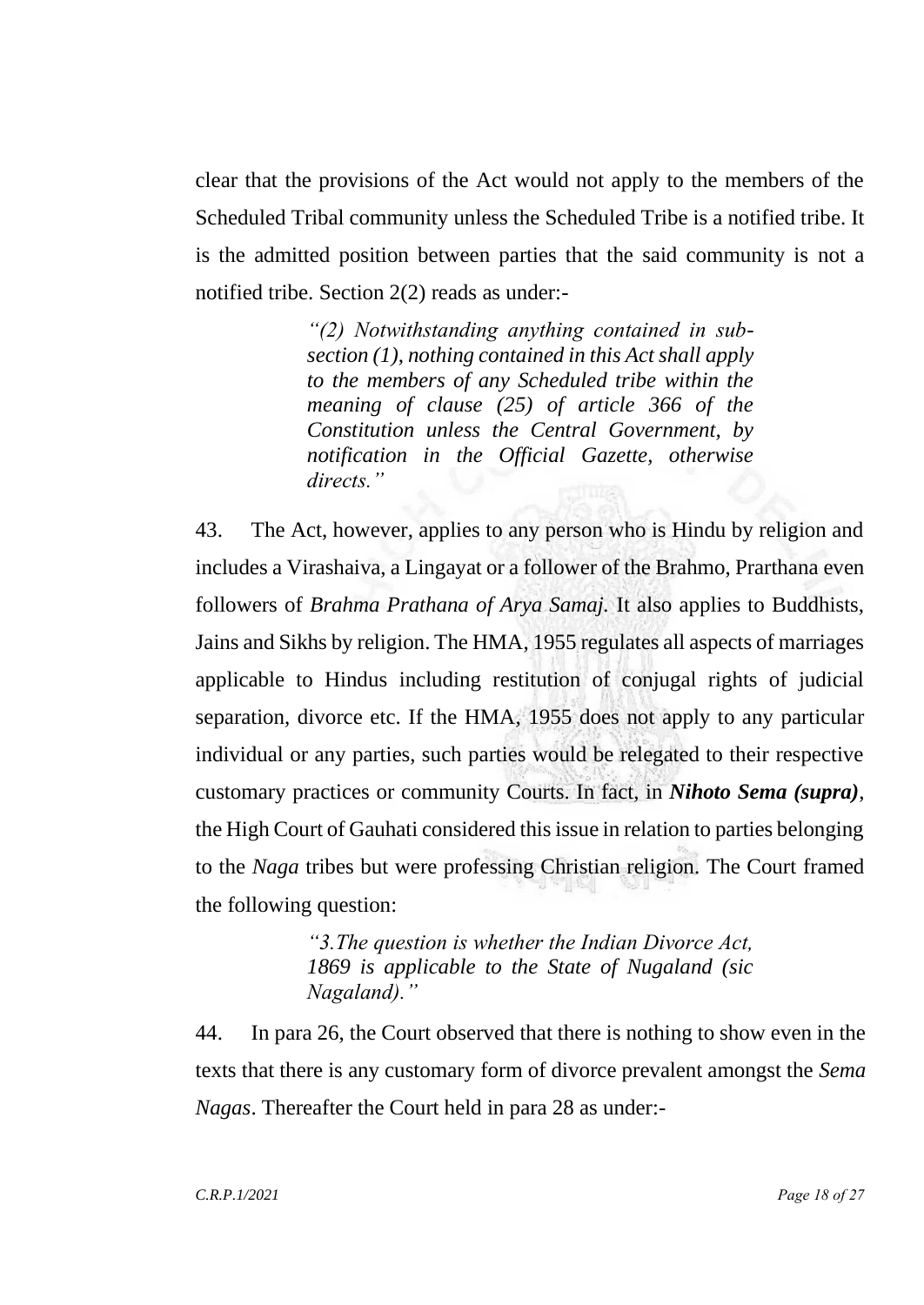*"...In this Case, the Additional Deputy Commissioner in his order clearly held that when the parties are unwilling to go to the customary courts, the Court cannot compel the parties to go to the panchayat. This is obviously a case where the wife has been complaining that her husband has been guilty of adultery coupled with cruelty and sought divorce and that the husband-petitioner took the child (daughter, aged about 3 ½ years) away from the Nursery School without the knowledge and consent of the respondent (wife) and separated the child from the mother and prayed for the custody of the child. This appears to be a case where the marriage is irretrievably broken and persuasion is no proper remedy."*

45. Similarly, in *Sekawat (supra)* the Bombay High Court held that the wife belonging to the Muslim community would be entitled to claim maintenance under Section 125 of the CrPC.

46. In the present case, admittedly, the party's marriage was solemnised as per the Hindu customs and rites. Ld. counsel for the Respondent-wife admitted during the course of submissions that the wife did not deny that she is a Hindu and the tribe is a Hindu tribe, however, according to him this would not take away the status of the parties being a part of the notified Scheduled Tribe under the Constitution of India.  $22.71 - 12.7$ 

47. The word `Hindu' is not defined in any of the statutes. It is in view of the fact that there is no definition of Hindu, that the Supreme Court has held in *Labishwar Manjhi (supra)* that if members of Tribes are Hinduised, the provisions of the HMA, 1955 would be applicable. The manner in which the marriage has been conducted in the present case and the customs being followed by the parties show that as in the case of Hindus, the marriage is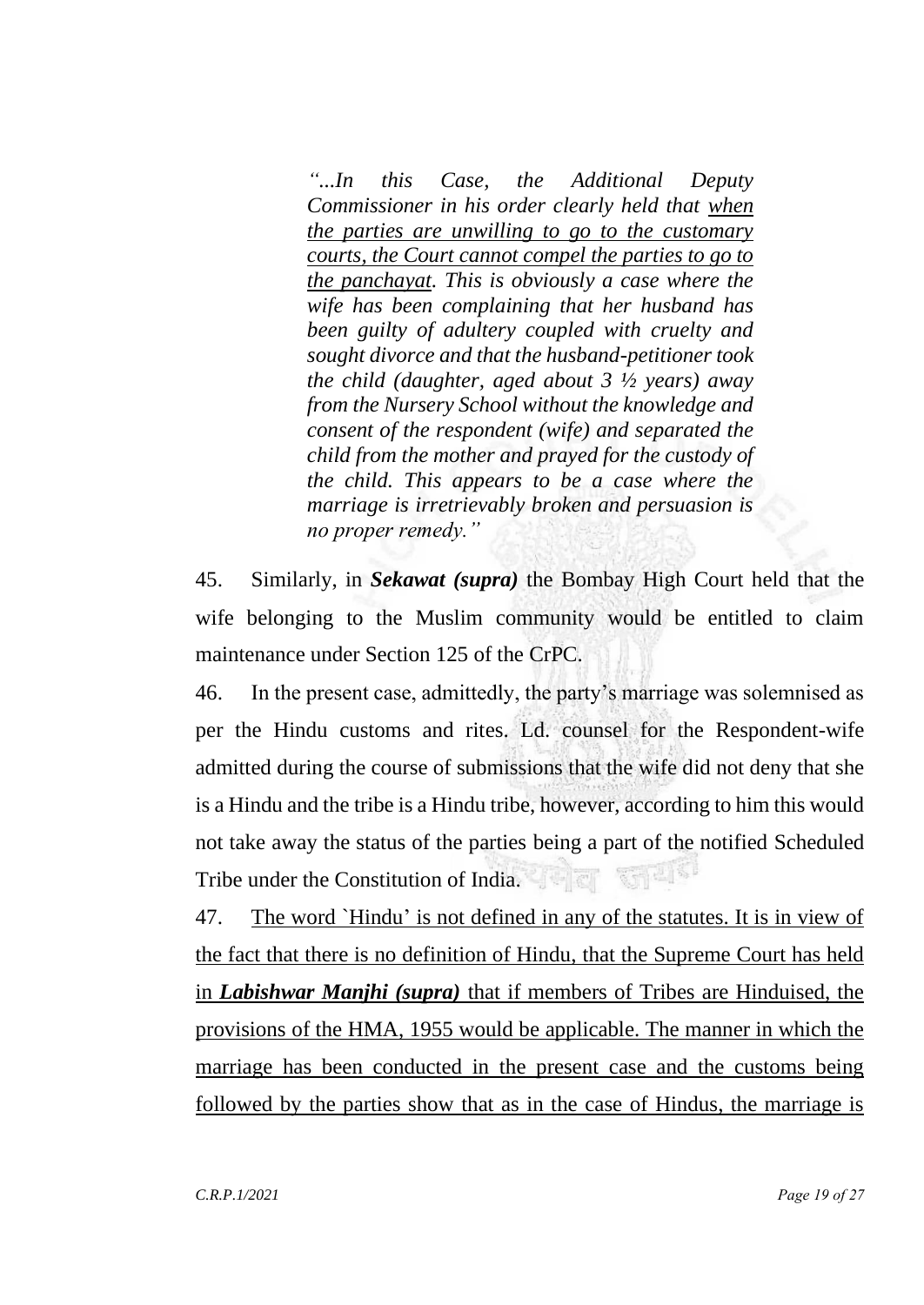conducted in front of the fire. The Hindu customary marriage involves the ceremony of *Saptapadi* which has also been performed in the present case. The various other ceremonies, as is clear from the marriage invitation are also as per Hindu customs. If members of a tribe voluntarily choose to follow Hindu customs, traditions and rites they cannot be kept out of the purview of the provisions of the HMA, 1955. Codified statutes and laws provide for various protections to parties against any unregulated practices from being adopted. In this day and age, relegating parties to customary Courts when they themselves admit that they are following Hindu customs and traditions would be antithetical to the purpose behind enacting a statute like the HMA, 1955. The provisions of exclusion for example under Section 2(2) are meant to protect customary practices of recognised Tribes. However, if parties follow Hindu customs and rites, for the purpose of marriage, this Court is inclined to follow the judgment of the Supreme Court in *Labishwar Manjhi (supra)* to hold that the parties are Hinduised and hence the HMA, 1955 would be applicable. Moreover, nothing has been placed before the Court to show that the *Meena* community Tribe has a specialised Court with proper procedures to deal with these issues. In these facts, if the Court has to choose between relegating parties to customary Courts which may or may not provide for proper procedures and safeguards as against codified statutes envisioning adequate safeguards and procedures, this Court is inclined to lean in favour of an interpretation in favour of the latter, especially in view of the binding precedent of the Supreme Court in *Labishwar Manjhi (supra)* which considered an identical exclusion under the HSA,1956.

48. In so far as the judgment in *Dr. Surajmani Stella Kujur (supra)* is concerned, the said decision dealt with an offence of bigamy which was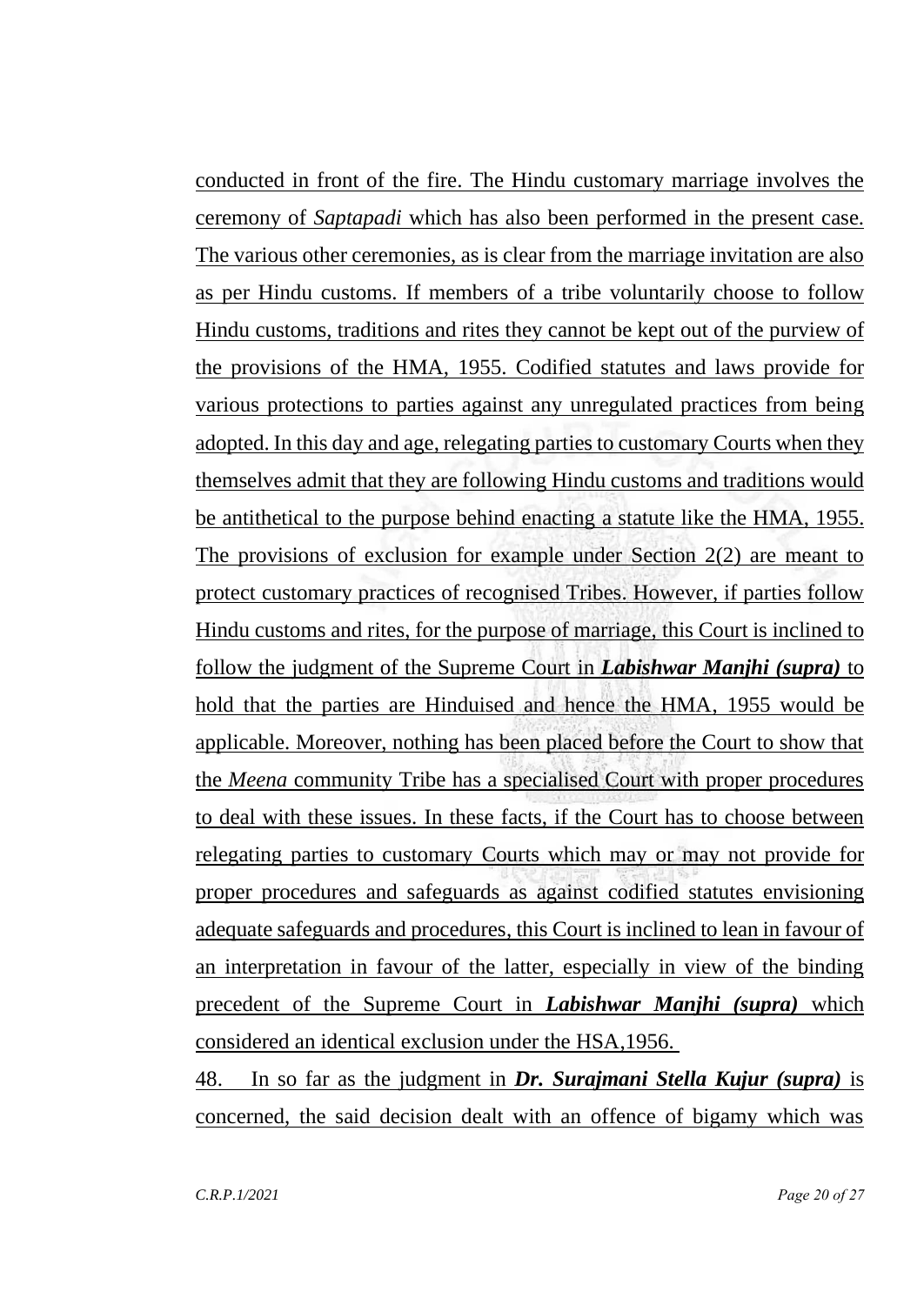pleaded to be contrary to the customs in the *Santhal* Tribe. The said custom had not been established on record and hence the Court held that since the custom was not established by the parties, an offence could not be created by a mere pleading of a custom. Moreover, even in *Dr. Surajmani Stella Kujur (supra)*, the Supreme Court clearly holds that *for determination of civil rights, customs may be proved and can form the basis*. Thus, insofar as divorce proceedings are concerned, if proper tribal customs are not established or the following of Hindu customs or rites is admitted by the parties, there is no reason to hold that the provisions of the HMA, 1955 would not apply.

49. Unfortunately, the trial court has failed to consider the admissions made by the Respondent wife which have been set out hereinabove leading to the incorrect conclusion. The trial court also failed to consider the decision of the Supreme Court in *Labishwar Manjhi (supra).*

50. Courts have been repeatedly confronted with the conflicts that arise in personal laws. Persons belonging to various communities, castes and religions, who forge marital bonds, struggle with such conflicts. It is with the hope of bringing uniformity and to eliminate these struggles and conflicts, that the Supreme Court way back in 1985, in *Mohd. Ahmed Khan v. Shah Bano Begum and Ors, (1985) 2 SCC 556* observed:

> *"32. It is also a matter of regret that Article 44 of our Constitution has remained a dead letter. It provides that "The State shall endeavour to secure for the citizens a uniform civil code throughout the territory of India". There is no evidence of any official activity for framing a common civil code for the country. A belief seems to have gained ground that it is for the Muslim community to take a lead in the matter of reforms of their personal law. A common Civil Code will help the cause of national*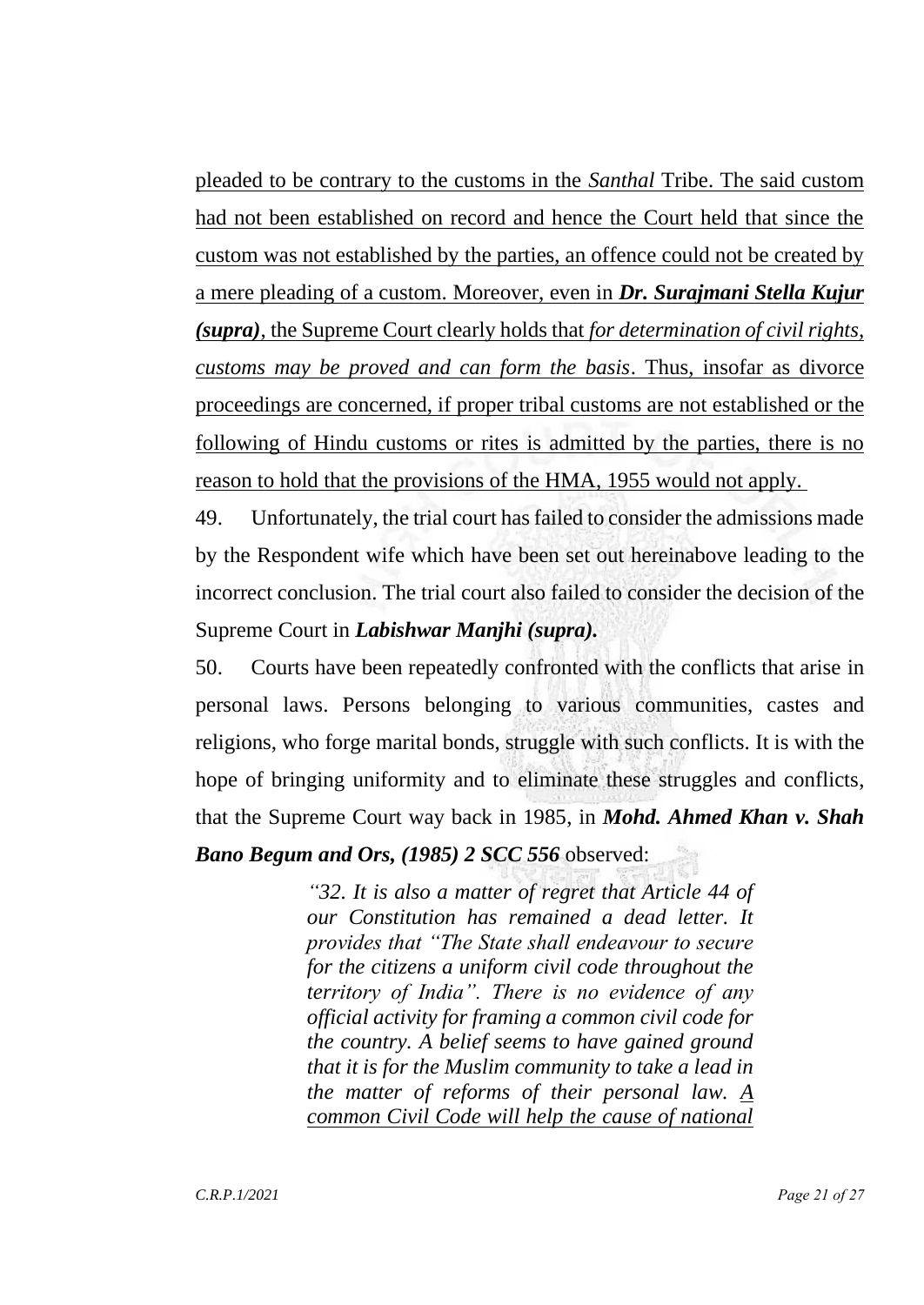*integration by removing disparate loyalties to laws which have conflicting ideologies. No community is likely to bell the cat by making gratuitous concessions on this issue. It is the State which is charged with the duty of securing a uniform civil code for the citizens of the country and, unquestionably, it has the legislative competence to do so. A counsel in the case whispered, somewhat audibly, that legislative competence is one thing, the political courage to use that competence is quite another. We understand the difficulties involved in bringing persons of different faiths and persuasions on a common platform. But, a beginning has to be made if the Constitution is to have any meaning. Inevitably, the role of the reformer has to be assumed by the courts because, it is beyond the endurance of sensitive minds to allow injustice to be suffered when it is so palpable. But piecemeal attempts of courts to bridge the gap between personal laws cannot take the place of a common Civil Code. Justice to all is a far more satisfactory way of dispensing justice than justice from case to case."*

51. Again in *Ms Jordon Diengdeh v. S.S. Chopra, (1985) 3 SCC 62*, the Supreme Court observed in the context of dissolution of marriage between a couple wherein the wife belong to the Naga Tribe and the husband was a Sikh by religion that Article 44 of the Constitution needs to be implemented in its letter and spirit. The Supreme Court notices the various provisions under the personal laws applicable to marriages under the Hindu Marriage Act, Special Marriage Act, Parsi Marriage and Divorce Act, Muslim Law etc. The Court then concluded and observed as under:-

> *"7. It is thus seen that the law relating to judicial separation, divorce and nullity of marriage is far,*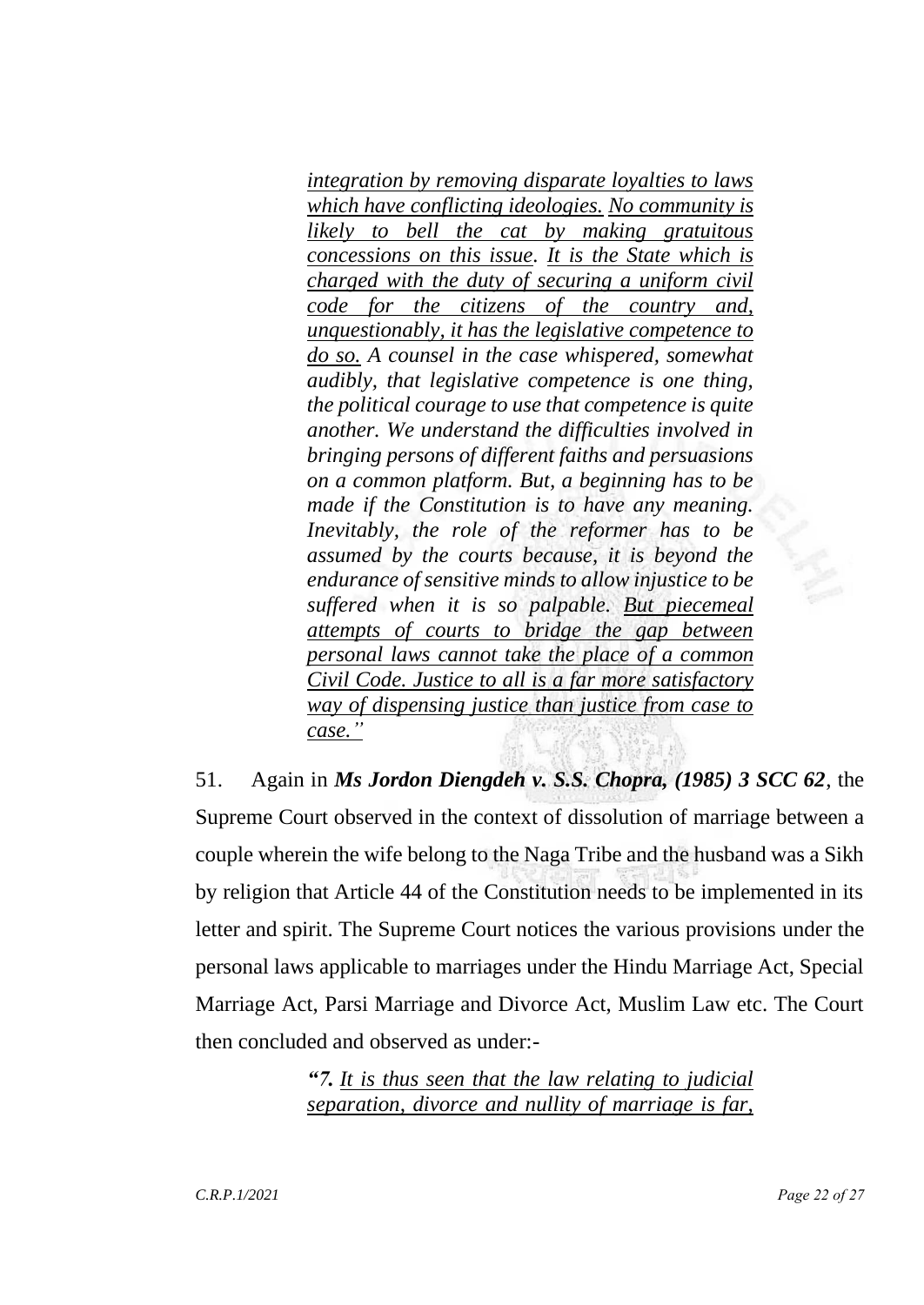*far from uniform. Surely the time has now come for a complete reform of the law of marriage and make a uniform law applicable to all people irrespective of religion or caste. It appears to be necessary to introduce irretrievable breakdown of marriage and mutual consent as grounds of divorce in all cases. The case before us is an illustration of a case where the parties are bound together by a marital tie which is better untied. There is no point or purpose to be served by the continuance of a marriage which has so completely and signally broken down. We suggest that the time has come for the intervention of the legislature in these matters to provide for a uniform code of marriage and divorce and to provide by law for a way out of the unhappy situations in which couples like the present have found themselves in. We direct that a copy of this order may be forwarded to the Ministry of Law and Justice for such action as they may deem fit to take. In the meanwhile, let notice go to the respondents."*

52. The decisions in *Shah Bano (supra)* and *Ms Jordon Diengdeh (supra)*  were rendered way back in 1985 and more than 35 years have been passed. The Supreme Court had expressed hope and observed that the time has come for enacting a uniform code of marriage and divorce and urged for a 'complete reform'. These very sentiments have been again reiterated in *Sarla Mudgal Vs. UOI AIR 1995 SC 1531* and *Lily Thomas (2000) 6 SCC 224.*

53. In *John Vallamattom and Another v. Union of India, (2003) 6 SCC 611,* the Supreme Court considered *Sarla Mudgal (supra)* and further observed:

> *"44. Before I part with the case, I would like to state that Article 44 provides that the State shall endeavour to secure for the citizens a uniform civil code throughout the territory of India. The*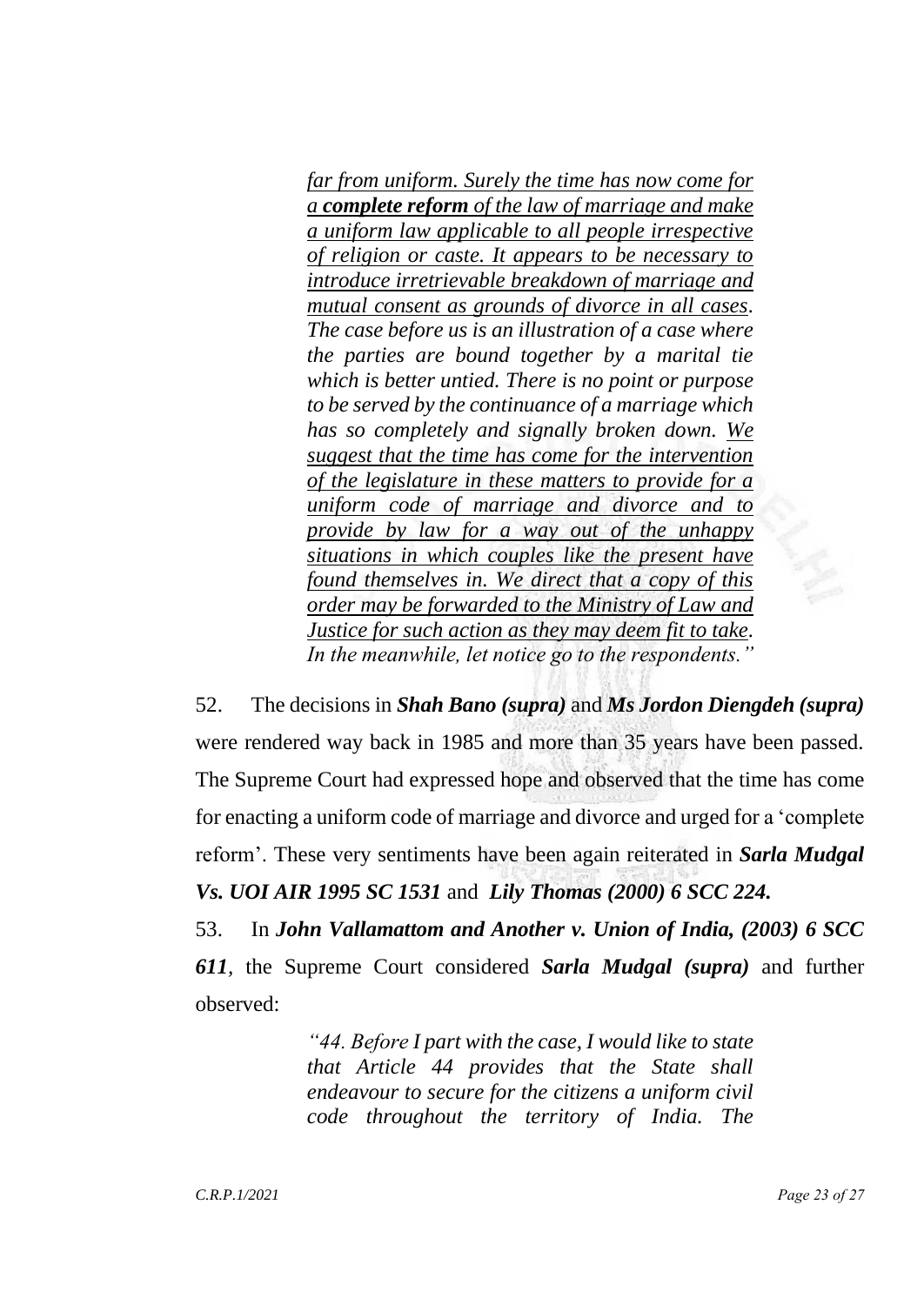*aforesaid provision is based on the premise that there is no necessary connection between religious and personal law in a civilized society. Article 25 of the Constitution confers freedom of conscience and free profession, practice and propagation of religion. The aforesaid two provisions viz. Articles 25 and 44 show that the former guarantees religious freedom whereas the latter divests religion from social relations and personal law. It is no matter of doubt that marriage, succession and the like matters of a secular character cannot be brought within the guarantee enshrined under Articles 25 and 26 of the Constitution. Any legislation which brings succession and the like matters of secular character within the ambit of Articles 25 and 26 is a suspect legislation, although it is doubtful whether the American doctrine of suspect legislation is followed in this country. In Sarla Mudgal v. Union of India [(1995) 3 SCC 635: 1995 SCC (Cri) 569] it was held that marriage, succession and like matters of secular character cannot be brought within the guarantee enshrined under Articles 25 and 26 of the Constitution. It is a matter of regret that Article 44 of the Constitution has not been given effect to. Parliament is still to step in for framing a common civil code in the country. A common civil code will help the cause of national integration by removing the contradictions based on ideologies."*

54. The need for a Uniform Code has been again echoed by the Supreme Court in *ABC v. State (NCT of Delhi) (2015) 10 SCC 1***,** wherein it was held:

> *"20. It is imperative that the rights of the mother must also be given due consideration. As Ms Malhotra, learned Senior Counsel for the appellant, has eloquently argued, the appellant's fundamental right of privacy would be violated if she is forced to disclose the name and particulars of the father of her child. Any responsible man would keep track of*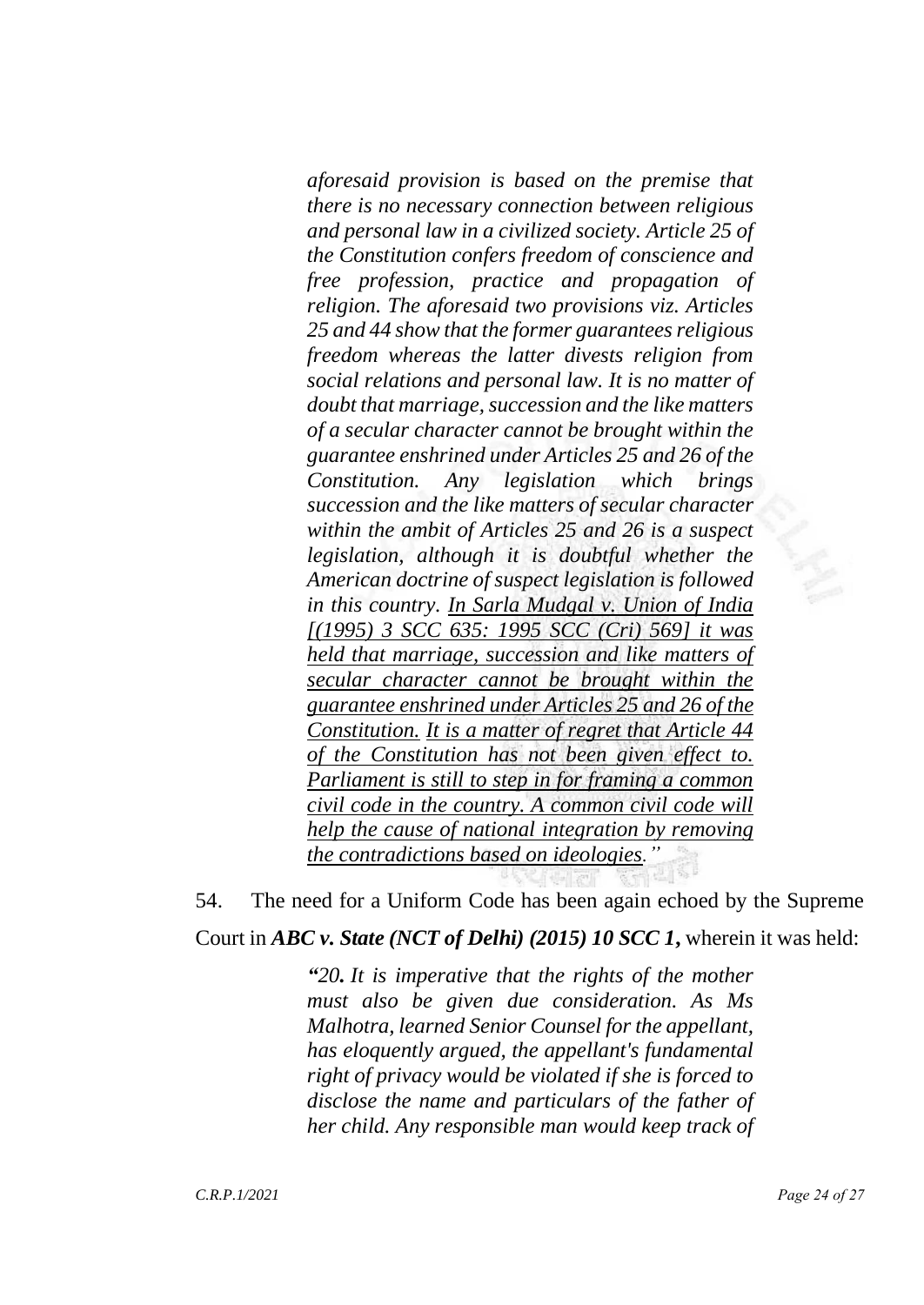*his offspring and be concerned for the welfare of the child he has brought into the world; this does not appear to be so in the present case, on a perusal of the pleading as they presently portray. Furthermore, Christian unwed mothers in India are disadvantaged when compared to their Hindu counterparts, who are the natural guardians of their illegitimate children by virtue of their maternity alone, without the requirement of any notice to the putative fathers. It would be apposite for us to underscore that our directive principles envision the existence of a Uniform Civil Code, but this remains an unaddressed constitutional expectation."*

### 55. Recently, in *Jose Paulo Coutinho v. Maria Luiza Valentina Pereira*

*and Another, (2019) 20 SCC 85*, the Supreme Court observed:

"..*24. It is interesting to note that whereas the Founders of the Constitution in Article 44 in Part IV dealing with the Directive Principles of State Policy had hoped and expected that the State shall endeavour to secure for the citizens a Uniform Civil Code throughout the territories of India, till date no action has been taken in this regard. Though Hindu laws were codified in the year 1956, there has been no attempt to frame a Uniform Civil Code applicable to all citizens of the country despite exhortations of this Court in Mohd. Ahmed Khan v. Shah Bano Begum [Mohd. Ahmed Khan v. Shah Bano Begum, (1985) 2 SCC 556 : 1985 SCC (Cri) 245] and Sarla Mudgal v. Union of India [Sarla Mudgal v. Union of India, (1995) 3 SCC 635 : 1995 SCC (Cri) 569] ."*

56. The backdrop of all the above decisions and the crux of Art. 44 of the Constitution is well captured in the Constituent Assembly Debates. Dr. B.R. Ambedkar while debating on Article 35 (now Article 44 of the Constitution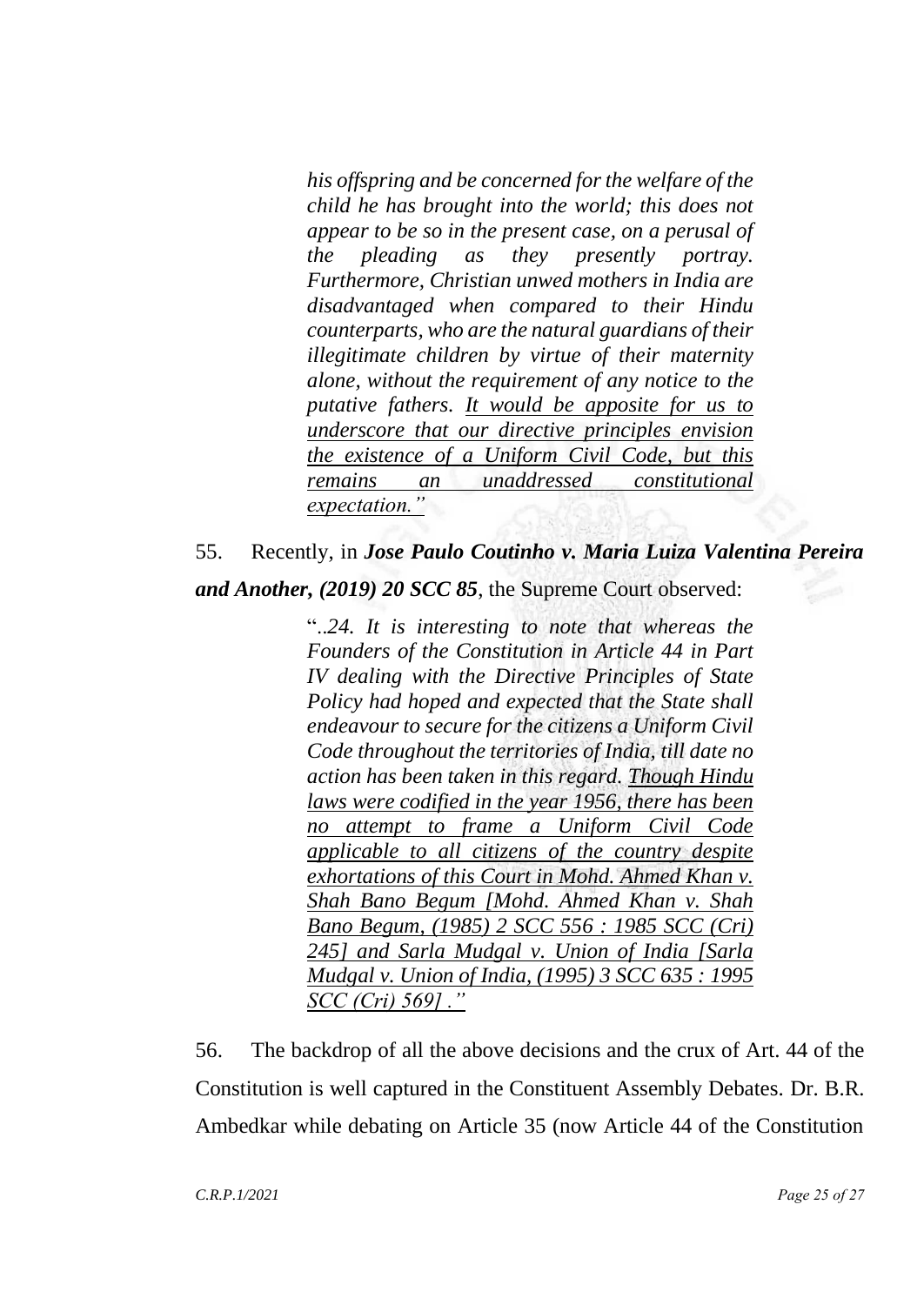# of India) *[Constituent Assembly Debates, Volume 7, 23rd November 1948]* said:

*"My friend, Mr. Hussain Imam, in rising to support the amendments, asked whether it was possible and desirable to have a uniform Code of laws for a country so vast as this is. Now I must confess that I was very much surprised at that statement, for the simple reason that we have in this country a uniform code of laws covering almost every aspect of human relationship. We have a uniform and complete Criminal Code operating throughout the country, which is contained in the Penal Code and the Criminal Procedure Code. We have the Law of Transfer of Property, which deals with property relations and which is operative throughout the country. Then there are the Negotiable Instruments Acts: and I can cite innumerable enactments which would prove that this country has practically a Civil Code, uniform in its content and applicable to the whole of the country. The only province the Civil Law has not been able to invade so far is Marriage and Succession. It is this little corner which we have not been able to invade so far and it is the intention of those who desire to have article 35 as part of the Constitution to bring about that change. Therefore, the argument whether we should attempt such a thing seems to me somewhat misplaced for the simple reason that we have, as a matter of fact, covered the whole lot of the field which is covered by a uniform Civil Code in this country. It is therefore too late now to ask the question whether we could do it. As I say, we have already done it."*

57. The need for a Uniform Civil Code as envisioned under Article 44, has been reiterated from time to time by the Supreme Court. Cases like the present